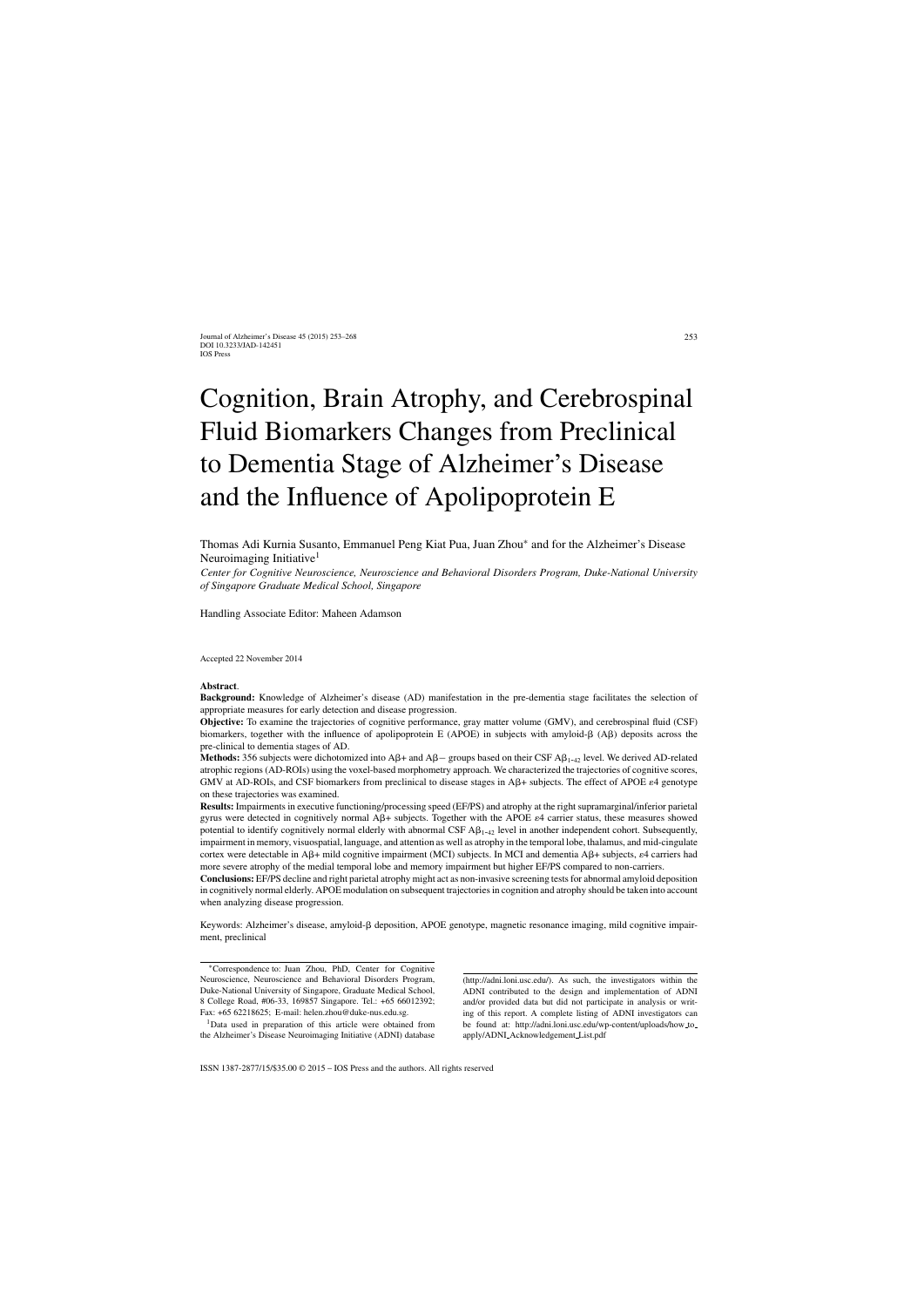# **INTRODUCTION**

Alzheimer's disease (AD) is the underlying pathology for dementia of the Alzheimer's type, a neurodegenerative process characterized by a gradual onset of cognitive decline in memory as well as nonmemory domains [1]. Clinical AD is categorized into three disease stages: cognitively normal (CN), mild cognitive impairment (MCI), and dementia [2]. In the CN stage, pathology predominantly exists in the neocortical area, in the form of amyloid- $\beta$  (A $\beta$ ) deposits while pathology in the medial temporal lobe (MTL) is still minimal [3]. These  $\mathsf{A}\mathsf{B}$  deposits were present years before the onset of dementia [4]. As ongoing clinical trials in the disease-modifying treatment target the pre-dementia stage of the disease [5], the knowledge of biomarkers and cognitive changes in early AD is crucial for quantifying disease progression.

A comprehensive review paper by Twamley and colleagues [6] on 91 papers concerning neuropsychological and neuroimaging findings in pre-dementia AD revealed that decline in episodic memory and attention, medial temporal lobe atrophy, and hypoperfusion in temporoparietal areas were the most consistent findings during the preclinical stage of AD. Most evidence supported deficits in the attention domain and volumetric differences in the parietal and posterior cingulate in the MCI stage of the disease [6]. However, findings on the pre-dementia stage of AD still vary and remain largely inconclusive. Although additional deficits in executive functioning [7–9] and language [10] have been reported in the pre-dementia stage, a previous study by Goldman et al. did not find any cognitive decline in preclinical AD [11]. The inconsistencies of these findings could possibly be explained by its limitations. Most previous studies relied on the clinical criteria of AD that poses difficulties such as the requirement for subjects to already be in the dementia stage and the lack of diagnostic accuracy [12]. Emerging studies on pre-dementia AD depended on prospective conversions to dementia to identify subjects, which were at risk of misclassifying subjects with long conversion times [6, 9, 13, 14]. Studies with autopsy verification are few with relatively small sample sizes [6, 8, 11]. Additionally, the neuropsychological tests and neuroimaging experiments employed in previous studies mostly focused on memory domains and the medial temporal lobe, with less emphasis on other cognitive domains and other brain regions [6].

Apolipoprotein E (APOE) influences the risk of sporadic AD [15]. APOE has been shown to alter AD manifestations, with APOE  $\varepsilon$ 4 allele carriers having

greater MTL atrophy and memory decline compared to non-carriers [16–19]. On the other hand, Geroldi and collaborators reported non-carriers having greater frontal lobe atrophy [16] and van der Vlies et al. and Wolk et al. showed non-carriers having greater cognitive decline in non-memory domains such as executive or verbal functions [20, 21]. However, controversy remains with Drzezga et al. showing no significant difference between carriers and non-carriers in regional brain atrophy [22] and the Agosta et al. study which found greater atrophy in the bilateral parietal cortex and right hippocampus in carriers but no difference in cognitive profiles [23]. Several studies have investigated the effects of APOE on brain atrophy and cognition in pre-dementia subjects with pathological amyloid deposition. Findings by Ellis et al. and Goldman et al. did not support the influence of APOE on modifying the progression of the disease in the preclinical stage [10, 13].

There is therefore a need for further refinement of current knowledge on the AD manifestation process and the influence of APOE with regards to brain atrophy, cognitive decline in various domains, and biomarkers, especially in the pre-dementia stage. In the present study, cerebrospinal fluid (CSF)  $\mathbf{A}\mathbf{\beta}_{1-42}$  was used to identify subjects with pathological  $\overrightarrow{AB}$  deposits with high accuracy [24, 25], enabling disease analysis in the early stage. We aim to examine the trajectories of five cognitive domains, gray matter volumes, and CSF tau/p-tau level from CN to mild dementia stage. With the observed pathological changes in the pre-dementia stage of disease [3], we hypothesized that atrophy first take places in vulnerable neocortical areas during the CN stage before MTL atrophy occurs. Specifically, we previously found an area in the parietal cortex to be the epicenter of AD that could be the initial site of disease manifestation in the CN stage [26]. In addition, we also hypothesized that in our cohort, APOE  $\varepsilon$ 4 carriers would have greater impairment in memory and MTL atrophy compared to non-carriers in the dementia and pre-dementia stages of the disease.

## **METHODS**

## *Alzheimer's disease neuroimaging initiative protocol*

Data used in the preparation of this article was obtained from the Alzheimer's Disease Neuroimaging Initiative (ADNI) database [\(http://adni.loni.usc.edu/\)](http://adni.loni.usc.edu/). The ADNI was launched in 2003 by the National Institute on Aging (NIA), the National Institute of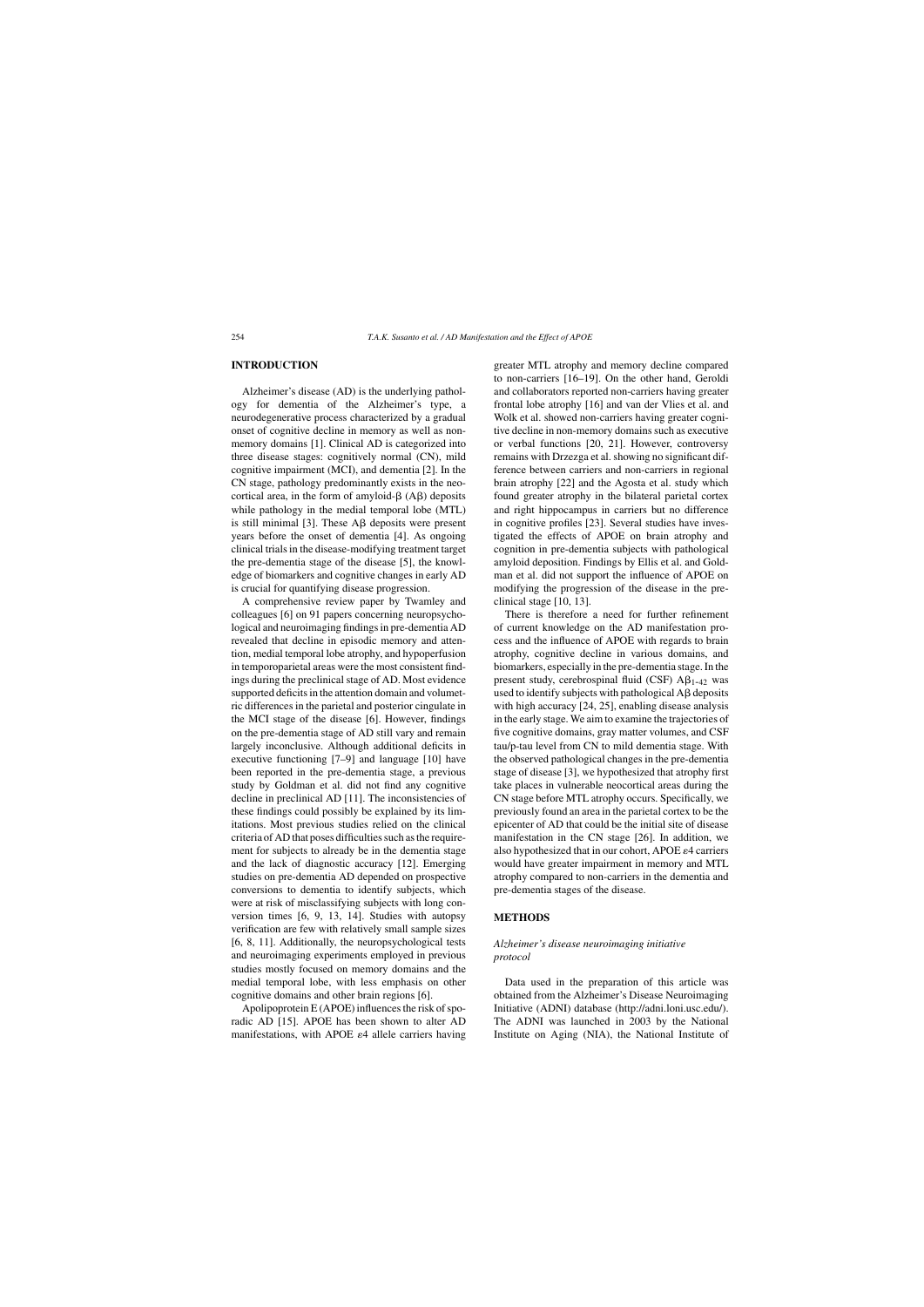Biomedical Imaging and Bioengineering (NIBIB), the Food and Drug Administration (FDA), private pharmaceutical companies and non-profit organizations, as a \$60 million, 5-year public-private partnership.

The primary goal of ADNI is to test whether serial magnetic resonance imaging (MRI), positron emission tomography (PET), other biological markers, and clinical and neuropsychological assessment can be combined to measure the progression of MCI and early AD. Determination of sensitive and specific markers of very early AD progression is intended to aid researchers and clinicians to develop new treatments and monitor their effectiveness, as well as to reduce the time and cost of clinical trials.

The Principal Investigator of this initiative is Michael W. Weiner, MD, VA Medical Center and University of California – San Francisco. ADNI is the result of efforts of many co-investigators from a broad range of academic institutions and private corporations, and subjects were recruited from over 50 sites across the U.S. and Canada. The initial goal of ADNI was to recruit 800 subjects but following ADNI, there were ADNI-GO and ADNI-2. To date, these three protocols have recruited over 1500 adults with an age range of 55 to 90 to participate in the research, consisting of cognitively normal older individuals, people with early or late MCI, and people with early AD. The follow up duration of each group is specified in the protocols for ADNI-1, ADNI-2, and ADNI-GO. Subjects originally recruited for ADNI-1 and ADNI-GO had the option of whether they want to be followed-up in ADNI-2. For up-to-date information, see<http://www.adni-info.org/>.

#### *ADNI-1 cohort*

#### *Participants*

We examined cross sectional data from a subset of ADNI-1 cohort who had lumbar puncture done at baseline. 356 participants (211 males, 145 females,  $M_{\text{age}} = 74.9$  years, SD = 7.1 years, age range: 54.7–89.7 years, right-handed =  $335$ ) were included in the current study. The ADNI procedure manual details the inclusion and exclusion criteria and diagnostic criteria [27, 28]. In brief, CN subjects had Mini-Mental State Examination (MMSE) scores of 24–30 and global Clinical Dementia Rating (CDR) of 0. MCI subjects had MMSE scores of 24–30 and CDR of 0.5 while dementia subjects had MMSE scores of 20–26 and CDR of 0.5 or 1.0. The levels of CSF  $\mathbf{A}\beta_{1-42}$ , total tau, and p-tau<sub>181p</sub> in our cohort were measured using the multiplex xMAP Luminex platform (Luminex

Corp, Austin, TX) with Innogenetics immunoassay kit–based reagents (Innogenetics, Gent, Belgium). TaqMan quantitative polymerase chain reaction assays of DNA from blood samples were used for genotyping.

#### *Subject categorizations*

We further divided the subjects in the MCI and dementia groups based on disease severity measured by global CDR or CDR Sum of Boxes (CDR-SOB) (Table 1) [29]. There were five groups, including (1) CN, (2) incipient MCI (i-MCI) with CDR-SOB $\leq$ 1, (3) advanced MCI (a-MCI) with CDR-SOB $\geq$ 1.5, (4) incipient dementia (i-Dem) with global  $CDR = 0.5$ , and (5) mild dementia (m-Dem) with global  $CDR = 1$ . Within each group, subjects were further dichotomized into subjects with abnormal brain  $\overrightarrow{AB}$  deposition  $(A\beta+)$ and without abnormal brain A $\beta$  deposition (A $\beta$ –) based on their levels of CSF  $\mathbf{A}\mathbf{B}_{1-42}$ . Using the same ADNI cohort, DeMeyer et al derived the optimal cutoff value of 188 pg/mL using a mixture model that has a reported sensitivity of more than 90% on longitudinal follow-up [24]. Within each of the five groups, subjects with  $\varepsilon 3/\varepsilon 4$  and  $\varepsilon 4/\varepsilon 4$  genotype were classified as APOE  $\varepsilon$ 4 carriers while subjects with  $\varepsilon$ 2/ $\varepsilon$ 3 and  $\varepsilon$ 3/ $\varepsilon$ 3 were classified as non-carriers (Table 1).

## *Neuropsychological assessments*

All subjects underwent a battery of neuropsychological assessments [27]. Based on the confirmatory factor analysis proposed by Park and colleagues [30], we assigned a summary score for each of the five cognitive domains for each subject as follows: (i) memory [Auditory Verbal Learning Test (AVLT) Learning (Trial 5–Trial 1), AVLT 30 minute delay, AVLT Recognition, AVLT Short Delay, Alzheimer's Disease Assessment Scale (ADAS) Delayed Recall, ADAS Recognition], (ii) executive function/processing speed (EF/PS) [Trail Making Test (TMT) B-A time, TMT-A, ADAS Number Cancellation, Digit Symbol Substitution], (iii) visuospatial [Clock Copy Score, Clock Score, ADAS Construction], (iv) language [Verbal Fluency Test (VFT)-Animal total, VFT-Vegetables total, Boston Naming Test, spontaneous recall, ADAS Naming], (v) attention [Digit Span Forward, Digit Span Backward]. The residual z-scores of the relevant tests within each domain were averaged to form domainspecific scores. The residual z-scores of each of the five cognitive domains were then used for statistical analyses after adjusting for age, gender, and handedness. Subjects with missing neuropsychological data were excluded from analysis.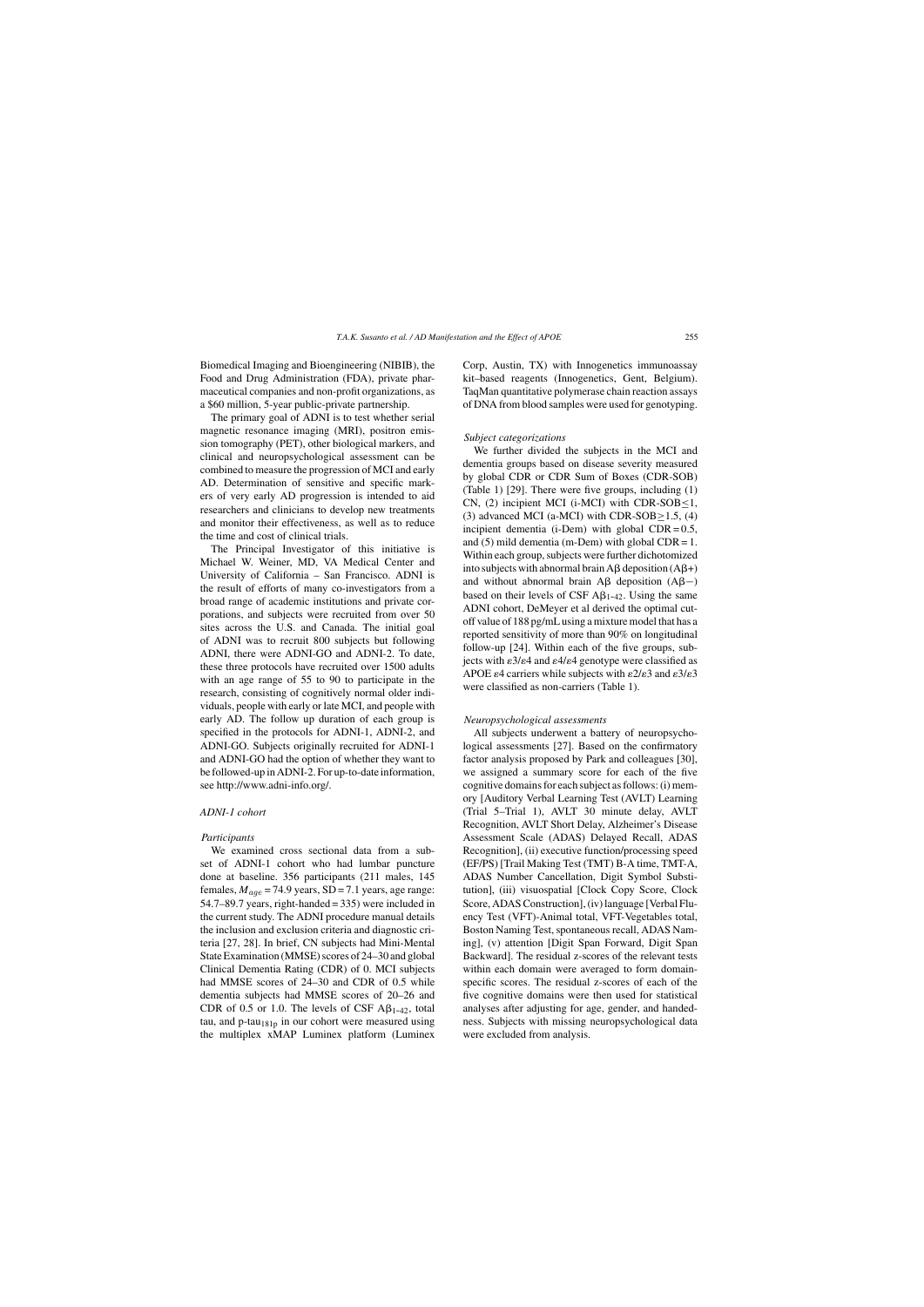|                                                                                                                                                                                                                              |            |                    |               |            | Participant demographic and categorization of ADNI-1 cohort<br>Table 1                                                                                                                                                            |            |             |                    |                 |            |              |
|------------------------------------------------------------------------------------------------------------------------------------------------------------------------------------------------------------------------------|------------|--------------------|---------------|------------|-----------------------------------------------------------------------------------------------------------------------------------------------------------------------------------------------------------------------------------|------------|-------------|--------------------|-----------------|------------|--------------|
|                                                                                                                                                                                                                              |            | Cognitively normal | Incipient MCI |            | Advanced MCI                                                                                                                                                                                                                      |            |             | Incipient dementia | Mild dementia   |            |              |
|                                                                                                                                                                                                                              |            |                    |               |            | $\frac{AB - (n = 66)}{AB + (n = 37)}$ $\frac{AB - (n = 22)}{AB - (n = 47)}$ $\frac{AB + (n = 74)}{AB + (n = 73)}$ $\frac{AB - (n = 6)}{AB + (n = 6)}$ $\frac{AB + (n = 41)}{AB + (n = 41)}$ $\frac{AB - (n = 37)}{AB + (n = 37)}$ |            |             |                    |                 |            |              |
| Age, years                                                                                                                                                                                                                   | 75.1 (5.3) | 76.1 (5.0          | 75.4 (7.9)    | 76.5 (6.0) | 74.5 (8.4)                                                                                                                                                                                                                        | 73.2(7.8)  | 80.9 (6.7)* | 74.1 (6.8)         | 81.3(8.7)       | 74.2 (9.2) | 1137         |
| Gender (M:F)                                                                                                                                                                                                                 | 32:34      | 21:16              | 17:5          | 33:14      | 16:8                                                                                                                                                                                                                              | 43:30      | 4.2         | 26:15              | $\overline{12}$ | 18:19      | 0.048        |
| Handedness (L:R)                                                                                                                                                                                                             | 4:62       | 2:35               | 1:21          | 2:45       | 0:24                                                                                                                                                                                                                              | 6:67       | Č.          | 1:40               | 12              | 3:34       | 0.959        |
| Education, y                                                                                                                                                                                                                 | 15.6(2.7)  | 16.0(3.2)          | 16.6(2.4)     | 15.7 (3.0) | 15.4(3.3)                                                                                                                                                                                                                         | 16.2(2.8)  | 15.0(4.7)   | 15.0(3.4)          | 16.0(2.0)       | 15.1(3.3)  | 0.212        |
| MMSE                                                                                                                                                                                                                         | 29.0 (1.1) | 29.1 (0.9          | 27.3 (1.7)    | 27.1 (1.8) | 27.1 (1.9)                                                                                                                                                                                                                        | 26.6 (1.8) | 24.8 (1.6)  | 24.0 (1.8)         | 23.3 (2.9)      | 22.9 (2.0) | $(1.63E-71)$ |
| DR-SOB                                                                                                                                                                                                                       | 0.04(0.1)  | 0.01(0.1)          | 0.73(0.3)     | 0.80(0.2)  | 0.88(0.6)                                                                                                                                                                                                                         | 2.14(0.7)  | 2.92(0.8)   | 3.15(0.9)          | 5.83(0.3)       | 5.53 (1.2) | :1.76E-150   |
| Global CDR                                                                                                                                                                                                                   |            |                    |               |            | 0.5                                                                                                                                                                                                                               |            |             |                    |                 |            |              |
| APOE $\varepsilon 4^a$ Carriers                                                                                                                                                                                              |            |                    |               | 29         |                                                                                                                                                                                                                                   |            |             |                    |                 | 29         |              |
| Non-carriers                                                                                                                                                                                                                 |            | ∞                  |               |            |                                                                                                                                                                                                                                   |            |             |                    |                 |            |              |
| MCI, mild cognitive impairment; MMSE, Mini-Mental State Examination; CDR-SOB, Clinical Dementia Rating Sum of Boxes. Data are expressed as mean (SD) or n. The p-values represent the                                        |            |                    |               |            |                                                                                                                                                                                                                                   |            |             |                    |                 |            |              |
| group difference in each variable across groups derived from ANOVA. *represents significant difference between A $\beta$ – and A $\beta$ + subjects within each disease stage at $p < 0.05$ . <sup>a</sup> Six subjects with |            |                    |               |            |                                                                                                                                                                                                                                   |            |             |                    |                 |            |              |

| <b>Jon-carriers</b>                                                                                                                                                                   |  | t |  |  |  |                                                                                                                                                                           |
|---------------------------------------------------------------------------------------------------------------------------------------------------------------------------------------|--|---|--|--|--|---------------------------------------------------------------------------------------------------------------------------------------------------------------------------|
| ACI, mild cognitive impairment; MASE, Mini-Mental State Examination; CDR-SOB, Clinical Dementia Rating Sum of Boxes. Data are expressed as mean (SD) or n. The p-values represent the |  |   |  |  |  |                                                                                                                                                                           |
| roup difference in each variable across groups derive                                                                                                                                 |  |   |  |  |  | wed from ANOVA. * represents significant difference between A $\beta$ and A $\beta$ + subjects within each disease stage at $p \lt 0.05$ . <sup>a</sup> Six subjects with |
| e2/e4 genotype were excluded from analysis.                                                                                                                                           |  |   |  |  |  |                                                                                                                                                                           |
|                                                                                                                                                                                       |  |   |  |  |  |                                                                                                                                                                           |

256 *T.A.K. Susanto et al. / AD Manifestation and the Effect of APOE*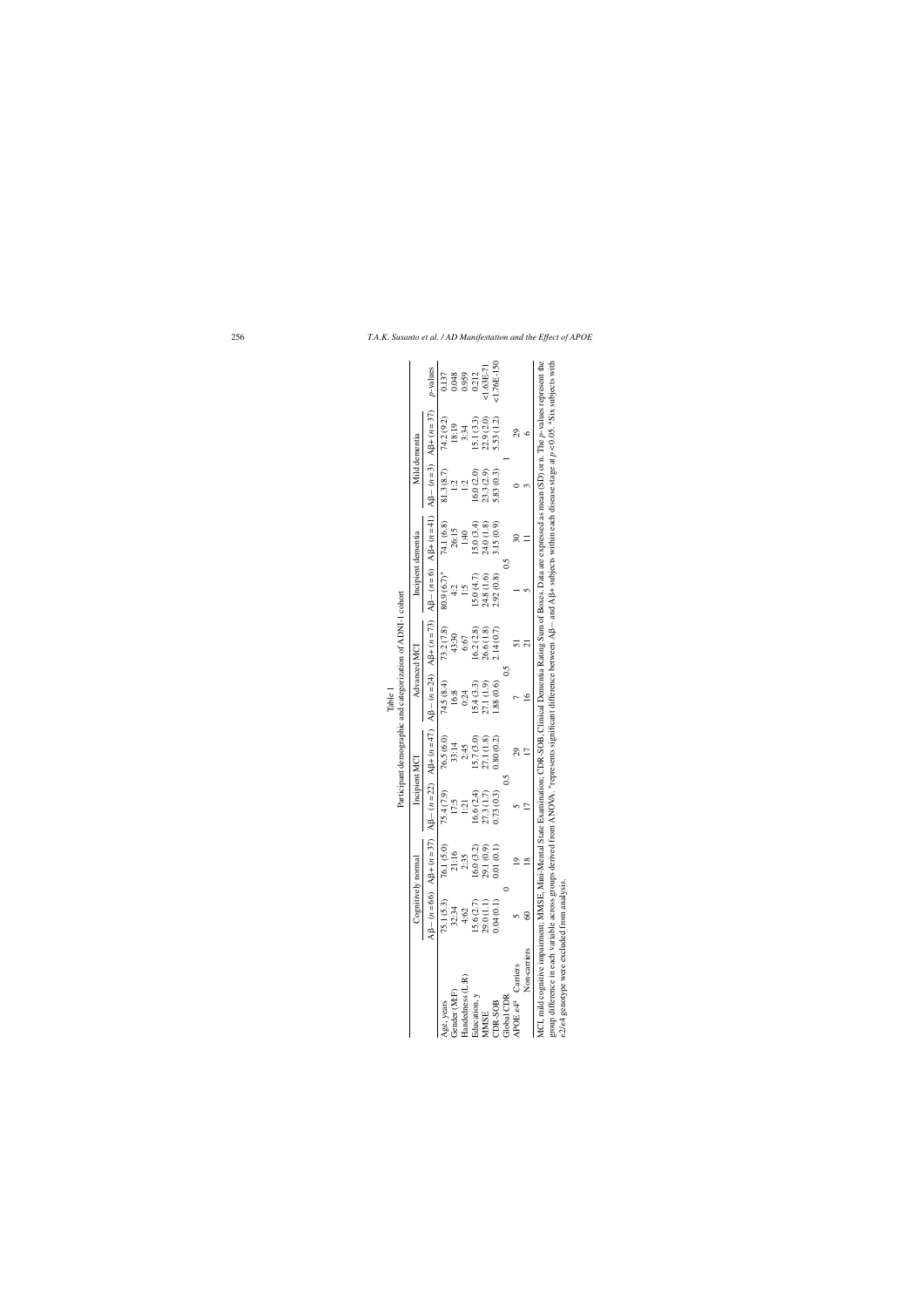#### *Imaging acquisition and analysis*

All 1.5T T1-weighted MR images were acquired using a volumetric magnetization prepared rapid gradient echo (MPRAGE) sequence. Due to the multisite nature of the ADNI study, three sequences were used to acquire the MR images in ADNI1 cohort [27]: (1) General Electric Healthcare (TR (repetition time)/TE (echo time) =  $10/4$  ms, 8 degree flip angle, voxel size =  $0.9375 \times 0.9375 \times 1.2$  mm<sup>3</sup>), (2) Philips Medical Systems  $(TR/TE = 8.6/4 \text{ ms}, 8 \text{ degree flip})$ angle, voxel size =  $0.9375 \times 0.9375 \times 1.2$  mm<sup>3</sup>), and (3) Siemens Medical Solutions (TR/TE = 3000/3.5 ms, 8 degree flip angle, voxel size =  $1.25 \times 1.25 \times 1.2$  $mm<sup>3</sup>$ ). 356 images passed the visual quality control after excluding 59 images with significant motion artefacts.

Optimized voxel-based morphometry (VBM) protocol was performed, using Statistical Parametric Mapping-8 (SPM8) following our previous approach [31]. First, a study-specific template and priors were created from images from all subjects to minimize spatial normalization and segmentation errors using the DARTEL toolbox. The segmented gray matter images in the native space for each subject were normalized to the study-specific template, modulated by multiplying them by the jacobian determinants derived from the spatial normalization step, and then smoothed with a Gaussian kernel with 10-mm full width at half maximum.

We found AD-related atrophic regions (termed as 'AD-ROIs') by performing the random effect analysis comparing the gray matter probability maps of Aβ– CN with the combined group of  $A\beta$ + MCI and  $A\beta$ + dementia. The use of the combined group instead of the  $\mathbf{A}\mathbf{\beta}+$  dementia group alone was done to avoid ROI bias toward the dementia group in our subsequent trajectory analysis. The subject-level average gray matter volume (GMV) from each region of AD-ROIs was extracted. Linear regression was used to determine the residual z-scores of the GMV, corrected for age, gender, handedness, scan sequence, and total intracranial volume. The resulting GMV residuals were entered for statistical analyses.

#### *ADNI-2 cohort*

#### *Participants*

To validate the findings from ADNI-1, we studied cognitively normal elderly with and without abnormal CSF  $\mathbf{A}\beta_{1-42}$  level in the ADNI-2 cohort (Table 2). 78 participants (40 males, 38 females,  $M_{\text{age}} = 76.47$ years,  $SD = 5.68$  years, age range:  $66-87$  years, 71

| Table 2                                                     |
|-------------------------------------------------------------|
| Participant demographic and categorization of ADNI-2 cohort |

|                                   |              | Cognitively normal  |                     |
|-----------------------------------|--------------|---------------------|---------------------|
|                                   |              | $A\beta - (n = 37)$ | $A\beta + (n = 41)$ |
| Age, y                            |              | 75.8(5.1)           | 77.1(6.2)           |
| Education, y                      |              | 16.6(2.8)           | 16.4(2.6)           |
| <b>MMSE</b>                       |              | 29.1(1.1)           | 29.0(1.2)           |
| <b>CDR-SOB</b>                    |              | 0.00(0.0)           | 0.00(0.0)           |
| <b>Global CDR</b>                 |              | 0                   |                     |
| APOE $\varepsilon$ 4 <sup>a</sup> | Carriers     | 2                   | 14                  |
|                                   | Non-carriers | 35                  | 27                  |

MMSE, Mini-Mental State Examination; CDR-SOB, Clinical Dementia Rating Sum of Boxes. Data are expressed as mean (SD) or *n*.

right-handed) from ADNI-2 with a cognitively normal diagnosis were included for the present analysis. Following a previous approach [24], a 2-component mixture model was used to dichotomize participants based on their CSF  $\mathbf{A}\mathbf{B}_{1-42}$  level with a cut-off value of 233.5 pg/mL into those with abnormal brain A $\beta$  deposition (A $\beta$ +, *n*=41) and without abnormal deposition (A $\beta$ –, *n* = 37). The difference in cut-off values between ADNI1 and ADNI 2 might be due to pre-analytical and analytical confounding factors in multiple sites [32].

#### *Neuropsychological tests*

All subjects underwent a battery of neuropsychological assessments according to the ADNI-2 procedure manual. Several neuropsychological tests from ADNI-1 were not available for ADNI-2 (AVLT Short Delay, Digit Symbol Substitution, VFT-Vegetables Total, Digit Span Forward and Digit Span Backward).

#### *Imaging acquisition and analysis*

In the ADNI-2 study, three sequences were used in the acquisition of volumetric T1-weighted MR images, including: (1) General Electric Healthcare 3Tesla: inversion-recovery spoiled gradient-recalled (IR-SPGR) sequence (TR/TE/TS  $(sampling interval) = 6.98/2.85/1.20$  ms, 11 degree flip angle, matrix  $size = 196 \times 256 \times 256$ ; voxel  $size = 1.2 \times 1.0 \times 1.0$  mm<sup>3</sup>), (2) Philips Medical Systems 3Tesla: volumetric magnetization prepared rapid gradient echo (MPRAGE) sequence  $(TR/TE/TS = 6.78/3.16/1.20$  ms, 9 degree flip angle, matrix  $size = 170 \times 256 \times 256$ ; voxel size  $= 1.2 \times 1.0 \times 1.0$  mm<sup>3</sup>), and (3) Siemens Medical Solutions (SMS) Tim Trio 3Tesla: MPRAGE sequence, (TR/TE/TS = 2300/2.98/1.20 ms, 9 degree flip angle, matrix  $size = 176 \times 240 \times 256$ ; voxel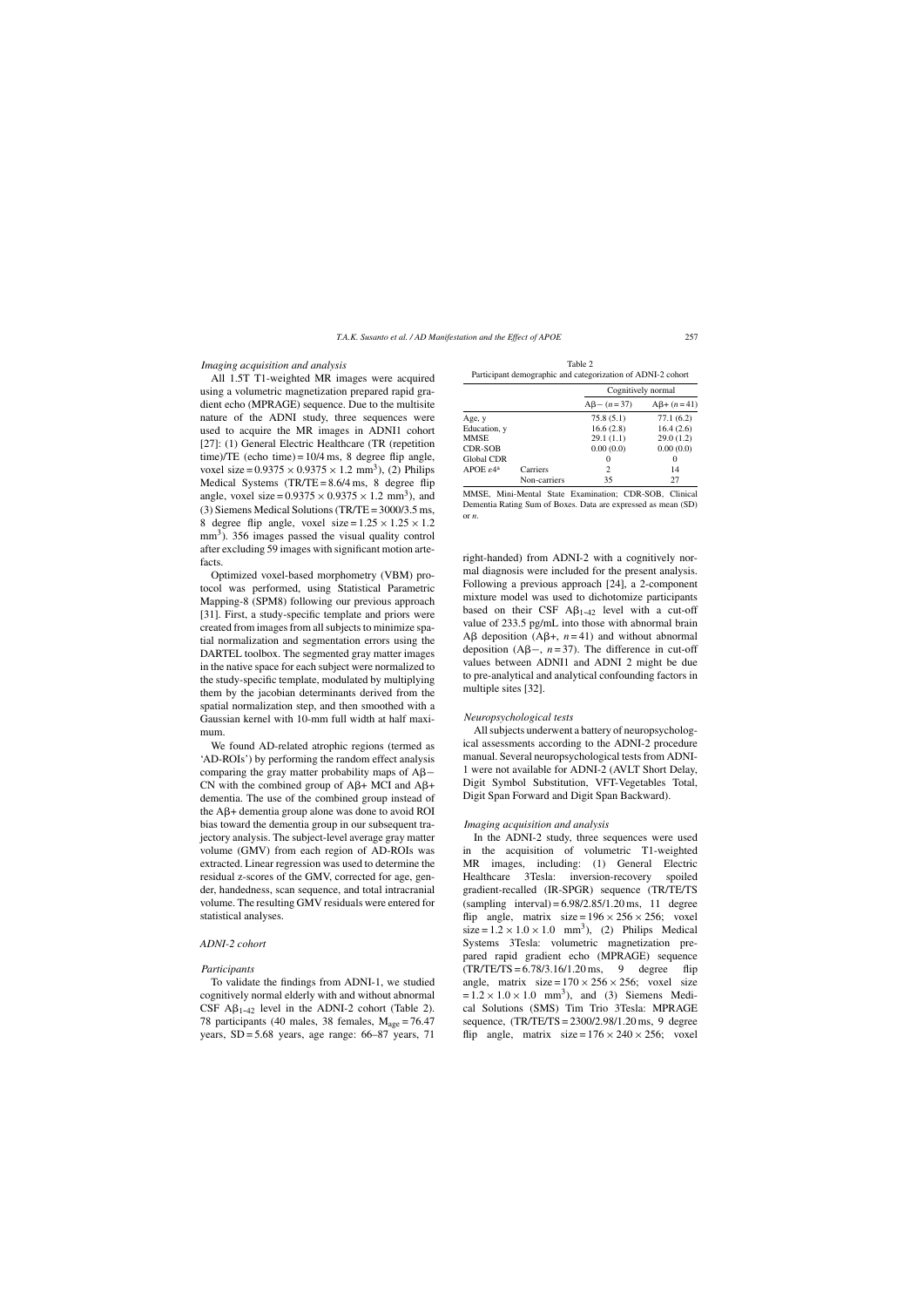size =  $1.2 \times 1.0 \times 1.0$  mm<sup>3</sup>). The same optimized VBM approach used in the ADNI-1 cohort was applied [31].

#### *Statistical analysis*

## *Cerebrospinal fluid biomarkers*

Within the A $\beta$ + and A $\beta$  – groups, we compared the mean values of CSF biomarkers of five groups with different disease severity. Levene's test for homogeneity of variance was done to determine the appropriate method of comparison. The Welch test was used instead of one-way ANOVA when the variance across groups was significantly inhomogeneous as indicated by the Levene statistic. Significant difference between group means  $(p < 0.05)$  was taken to conclude any rise or fall in the biomarker values. SPSS Statistic software version 20 was used for all the statistical data analyses.

#### *Cognition and gray matter volume*

To examine the trajectories of the cognitive abilities and brain atrophy within  $\mathbf{A}\mathbf{B}$ + subjects, we derived the earliest disease stage in which the mean z-score of each cognitive domain or the GMV from each ROIs became significantly lower than the control group ( $\text{AB}-\text{CN}$ ) (two-sample, two-tailed *t*-test,  $p < 0.05$ ). We did not perform similar trajectory analysis for Aβ– MCI and dementia groups as the pathological causes of cognitive decline and atrophy in these subjects were unknown based on the current dataset.

# *Classification of cognitive normal subjects with and without abnormal CSF A*β1*-*<sup>42</sup> *level*

Based on the ADNI-1 cohort, we employed binary logistic regression to classify cognitive normal subjects with and without abnormal CSF  $A\beta_{1-42}$  level based on their cognitive ability, GMV, and APOE genotype. The specific cognitive domain and AD-ROI that were affected first in the course of the disease were included as independent variables.

# *Classification model validation with the ADNI-2 cohort*

To validate these findings from ADNI-1, the classification model (2.7.3) was applied to differentiate the cognitively normal elderly with and without abnormal CSF  $\mathbf{A}\mathbf{\beta}_{1-42}$  level in the ADNI-2 cohort (Table 2). A transformation was derived by normalizing the ADNI-1 study-specific structural MRI template to the ADNI-2 study-specific structural MRI template. Applying the same transformation, the 9 AD-ROIs defined previously from ADNI-1 were registered to the new ADNI-2 space. For each subject in the ADNI-2 study, the mean GMV of each AD-ROI was then extracted from the smoothed GMV probability maps. Standardized residuals of ROI-based GMV were obtained through linear regression to correct for age, gender, handedness, and total intracranial volume, with and without scanning sequence as a dummy variable. We then employed the same binary logistic regression as in ADNI-1 to classify ADNI-2 cognitive normal subjects with and without abnormal CSF  $\mathbf{A}\mathbf{\beta}_{1-42}$  level based on their cognitive ability, GMV, and APOE genotype.

# *Effect of the APOE genotype*

In the  $\mathbf{A}\mathbf{B}$ + groups (ADNI-1 cohort), we compared the mean of the three CSF biomarker values, GMV of the 9 AD-ROIs, and the cognitive performance scores of five domains between APOE  $\varepsilon$ 4 carriers against non-carriers using two-sample, two-tailed *t*-tests with a threshold of  $p = 0.05$ . The comparisons were done within subjects of the same diagnosis. We also combined the MCI and dementia group to increase the power of our analysis. For the reason described in the previous section, we did not perform the analysis for the  $A\beta$  groups.

## **RESULTS**

# *Rise in the CSF t-tau and p-tau level happened only in the A*β*+ groups*

Within the  $\mathbf{A}\mathbf{B}-$  groups, the levels of all three CSF biomarkers did not show a significant rise across disease stages (Fig. 1). Interestingly, within the  $\mathbf{A}\mathbf{B}+$ groups, the CSF  $\text{AB}_{1-42}$  level did not show significant change of values across disease stages while CSF p-tau  $[F(4,230) = 3.395, p = 0.010]$  and t-tau  $[F(4,230) =$ 3.932,  $p = 0.0042$ ] showed an increase in value as the disease stage progressed up to the incipient dementia stage.

# *Domain-specific cognitive impairments were detected at different disease stages*

As predicted, the cognitive performance in the five domains declined invariably as the disease stage progressed (Fig. 2). Decline in EF/PS was already present during the CN stage  $(p=0.040)$ . In the i-MCI stage, we found a decline in memory  $(p < 10^{-12})$ , language  $(p=0.0000020)$ , and visuospatial function  $(p=0.00051)$ . Attention decline was found first at the a-MCI stage ( $p = 0.043$ ).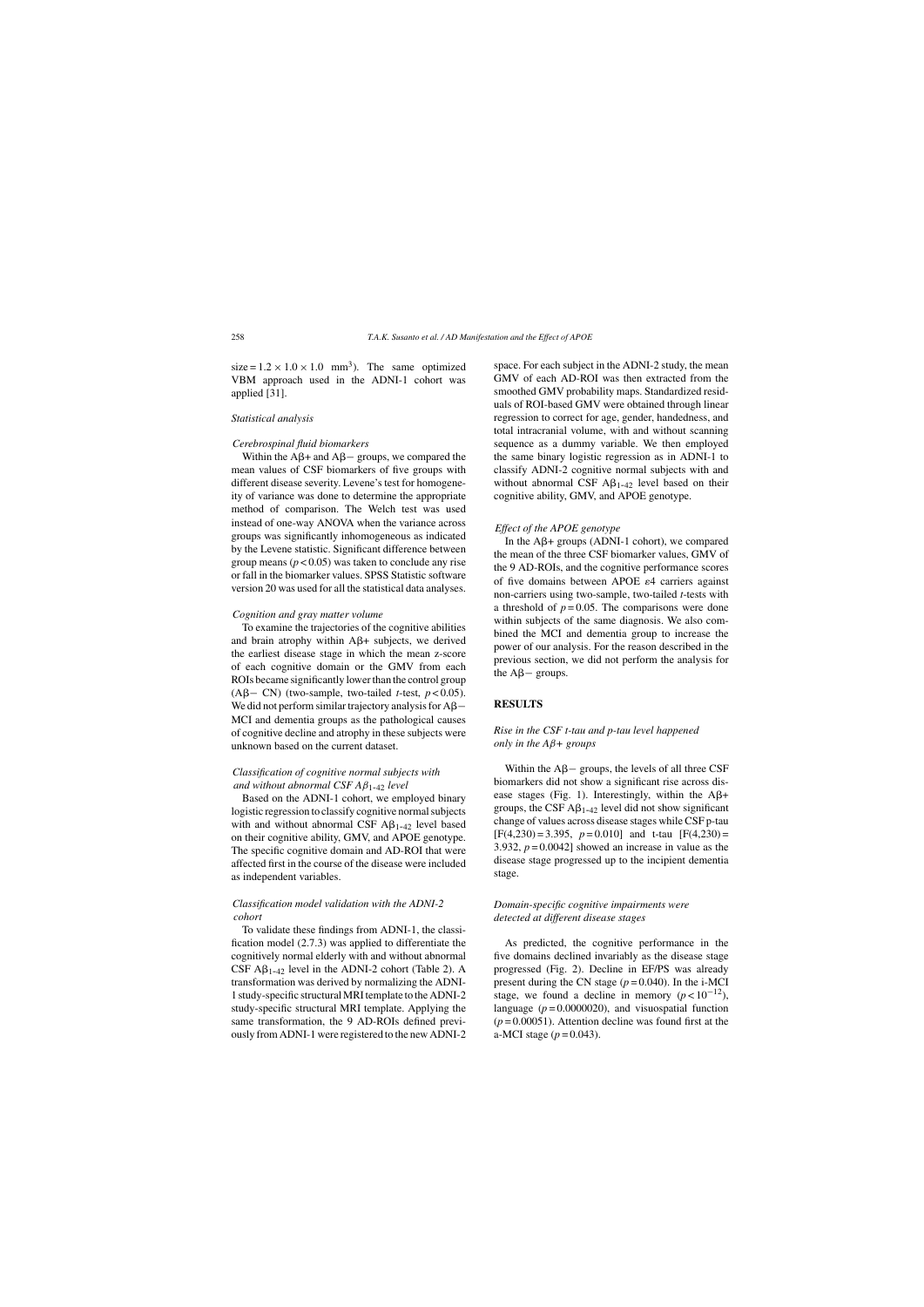

Fig. 1. Differential trajectories of CSF biomarkers in A $\beta$ + and A $\beta$ – subjects from preclinical, MCI to dementia stage of AD. The means ( $\pm 2$ ) standard error of the mean) of each AD CSF biomarkers in unit of pg/mL (A: CSF A $\beta_{1-42}$ ; B: CSF p-tau; and C: CSF t-tau) within each disease stage in Aβ+ subjects and Aβ – subjects are presented. The Aβ – subjects in the category of i-Dem and m-Dem were combined as one group due to small sample size  $(n=9)$ . Our data showed that the rise in p-tau  $(p=0.010)$  and t-tau  $(p=0.0042)$  as the disease progresses happened in AB+ subjects only. CN, cognitively normal; i-MCI, (incipient) mild cognitive impairment; a-MCI, (advanced) mild cognitive impairment; i-Dem, (incipient) dementia; m-Dem, (mild) dementia; Aβ+, subjects with abnormal brain Aβ deposition; Aβ–, subjects without abnormal brain  $A\beta$  deposition.



Fig. 2. Trajectory of cognitive performance in A $\beta$ + subjects from preclinical, MCI to dementia stage of AD. Each panel presents the means ( $\pm 2$ ) standard error of the mean) of each cognitive domain score at each disease stage (x-axis, from left to right): Aβ– CN, Aβ+ CN, Aβ+ i-MCI,  $A\beta$ + a-MCI,  $A\beta$ + i-Dem, and  $A\beta$ + m-Dem.  $\uparrow$  indicates the earliest stage where significant decline in cognitive score was found as compared to Aβ – CN controls. In Aβ+ subjects, each of the five cognitive domains was impaired at different disease stages (EF/PS at CN stage, followed by memory, visuospatial, and language at i-MCI stage, and attention at a-MCI stage). CN, cognitively normal; i-MCI, (incipient) mild cognitive impairment; a-MCI, (advanced) mild cognitive impairment; i-Dem, (incipient) dementia; m-Dem, (mild) dementia; EP/PS, executive function/ processing speed; A $\beta$ +, subjects with abnormal brain A $\beta$  deposition; A $\beta$ –, subjects without abnormal brain A $\beta$  deposition.

## *Specific AD-related atrophy pattern appeared in different disease stages*

By comparing controls against the combined group of  $A\beta$ + MCI and  $A\beta$ + dementia, we found a significant atrophy in the right supramarginal/inferior parietal gyrus (SMG/IPG), MTLs, and lateral temporal gyri (LTG) (*p* < 0.05 FWE corrected) and left SMG/IPG, mid-cingulate cortex (MCC), and thalamus (*p* < 0.001 uncorrected). All of these regions were chosen as our AD-ROIs (Fig. 3). We validated our choices by comparing controls against  $\overrightarrow{AB} + \overrightarrow{CDR}$  of 1 dementia group. We found atrophy in all of the above AD-ROIs except for the thalamus  $(p < 0.05$  FWE corrected). Subsequent lowering of threshold (*p* < 0.001 uncorrected) showed atrophy in similar thalamic regions bilaterally. To reduce false negatives, we considered all 9 ROIs as AD-ROIs for follow-up statistical analysis.

As predicted, the gray matter volume of all 9 AD-ROIs in the  $\mathbf{A}\mathbf{B}$ + subjects atrophied progressively with different onset of the disease stage (Fig. 4). In the CN stage,  $A\beta$ + subjects had reduced GMV only in the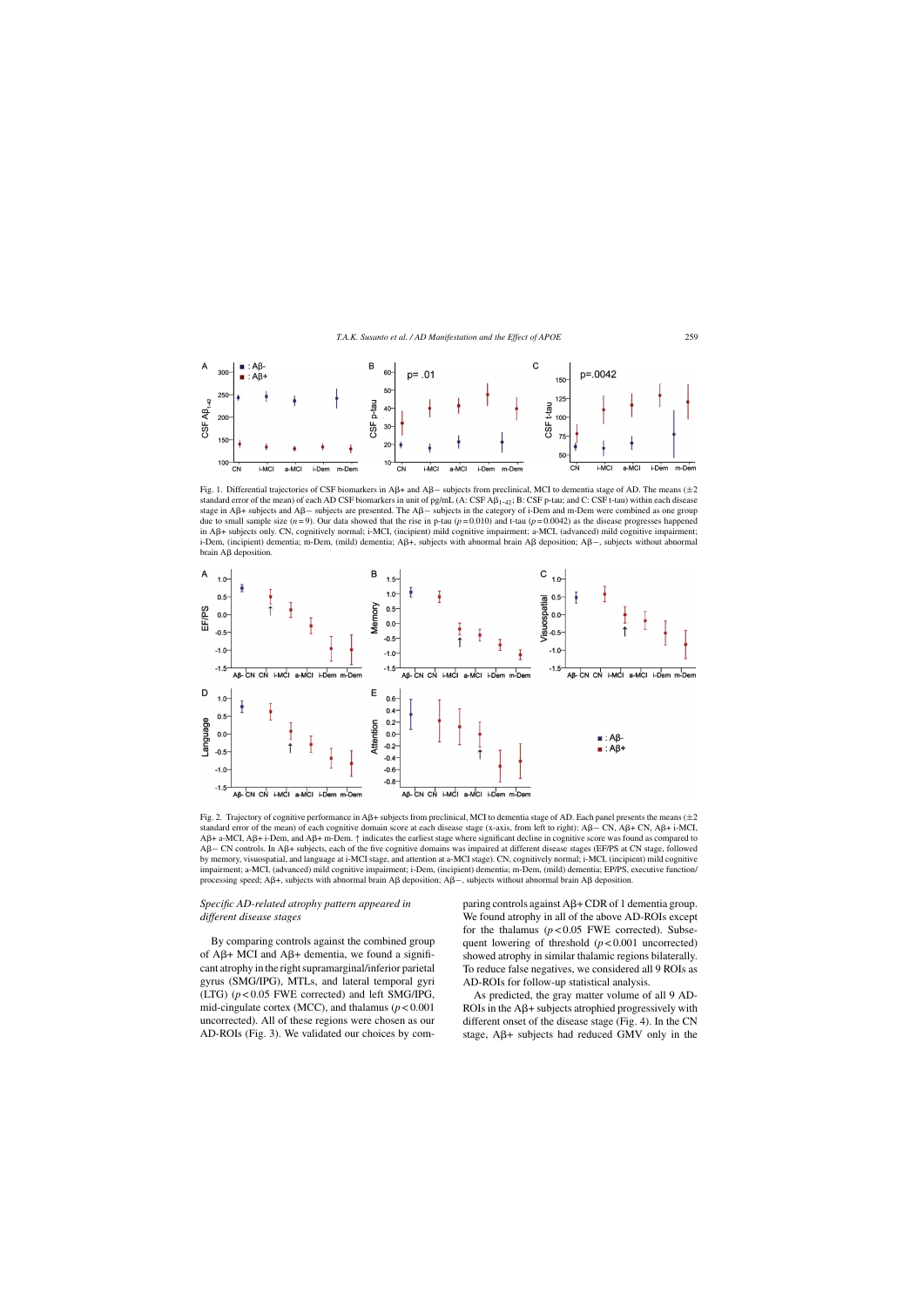

Fig. 3. The atrophy pattern in Aβ+ subjects with MCI and dementia compared to cognitively normal Aβ– subjects. The highlighted regions represent AD-ROIs derived by VBM analysis on structural MRI data of Aβ+ MCI and Aβ+ dementia subjects when compared against Aβ– CN subjects. The threshold for right supramarginal/inferior parietal gyrus, medial temporal lobes, and lateral temporal gyri was *p* < 0.05 FWE corrected and the threshold for left supramarginal/inferior parietal gyrus, mid-cingulate cortex and thalamus was *p* < 0.001 uncorrected. CN, cognitively normal; MCI, mild cognitive impairment; AD-ROIs, Alzheimer's disease-regions of interest; VBM, voxel based morphometry; A $\beta +$ , subjects with abnormal brain A $\beta$  deposition; A $\beta$ –, subjects without abnormal brain A $\beta$  deposition.

right SMG/IPG  $(p=0.034)$ . In the i-MCI stage, atrophies were found in the right  $(p=0.000039)$  and left (*p* = 0.00000058) MTL, the right (*p* = 0.0096) and left  $(p=0.0035)$  LTG, and the left SMG/IPG  $(p=0.011)$ . By the a-MCI stage, atrophies were found in the left thalamus ( $p = 0.015$ ), MCC ( $p = 0.050$ ), and possibly the right thalamus ( $p = 0.060$ ).

# *Classification of abnormal CSF A*β1*-*<sup>42</sup> *in cognitively normal elderly*

The EF/PS score, the GMV of right SMG/IPG of the AD-ROIs, and the APOE  $\varepsilon$ 4 carrier status were used as independent variables in the binary logistic regression

model to predict the status of abnormal CSF  $AB_{1-42}$ level in the CN elderly. These variables were chosen based on our results where the  $AB+ CN$  elderly had reduced EF/PS scores and GMV of the right SMG/IPG. APOE  $\varepsilon$ 4 carrier is a well-known risk factor for AD [15]. 63 A $\beta$  – and 31 A $\beta$ + CN subjects with complete relevant datasets were analyzed. A statistically significant difference was found between the logistic model against a constant-only model, indicating that the predictors reliably distinguished A $\beta$ + and A $\beta$  group  $(\chi^2 = 32.268, p < 0.0000005)$ . The model was a good fit for the data as indicated by Nagelkerke's  $R^2$  of 0.404. By the Wald criterion, carrier status ( $p = 0.000015$ ) and EF/PS score  $(p=0.026)$  were significant contributors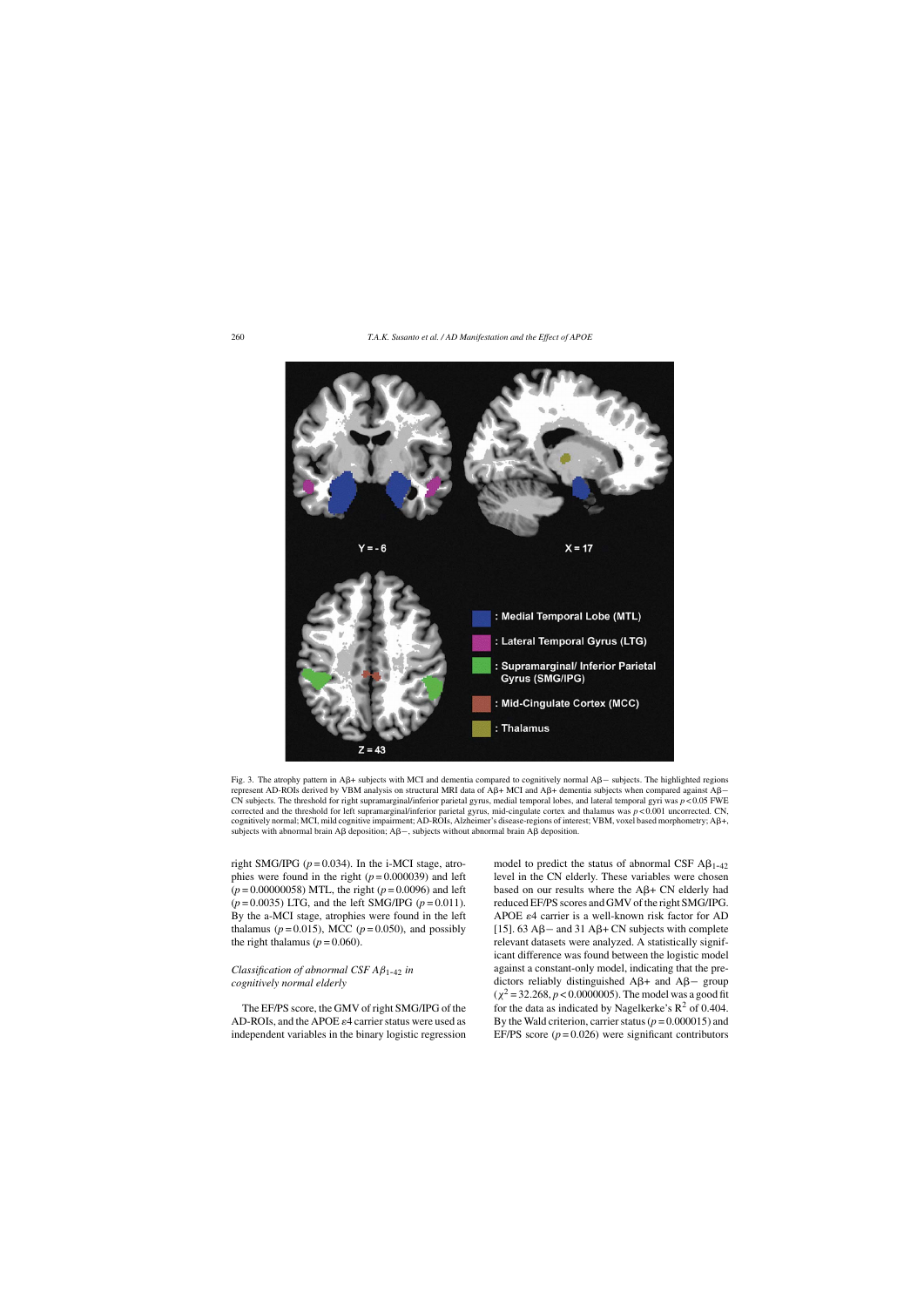

Fig. 4. Changes in gray matter volume of AD-ROIs in A $\beta$ + subjects from preclinical, MCI to dementia stage of AD. Each panel presents the means (±2 standard error of the mean) of GMV of each AD-ROI in each disease stage (x-axis, from left to right): Aβ– CN, Aβ+ CN, Aβ+ i-MCI,  $A\beta$ + a-MCI,  $A\beta$ + i-Dem, and  $A\beta$ + m-Dem.  $\uparrow$  indicates the earliest stage where significant decline in GMV of each AD-ROI was found as compared to A $\beta$  – CN controls. In A $\beta$ + subjects, the GMV of each AD-ROI showed reduction at different disease stages (right SMG/IPG at CN stage, followed by bilateral MTL, LTG, left SMG/IPG at i-MCI stage, and bilateral thalamus and MCC at a-MCI stage). CN, cognitively normal; i-MCI, (incipient) mild cognitive impairment; a-MCI, (advanced) mild cognitive impairment; i-Dem, (incipient) dementia; m-Dem, (mild) dementia; MTL, medial temporal lobe; LTG, lateral temporal gyrus; SMG/IPG, supramarginal gyrus/ inferior parietal gyrus; MCC, mid-cingulate cortex; AD-ROIs, Alzheimer's disease-regions of interest; Aβ+, subjects with abnormal brain Aβ deposition; Aβ-, subjects without abnormal brain  $A\beta$  deposition.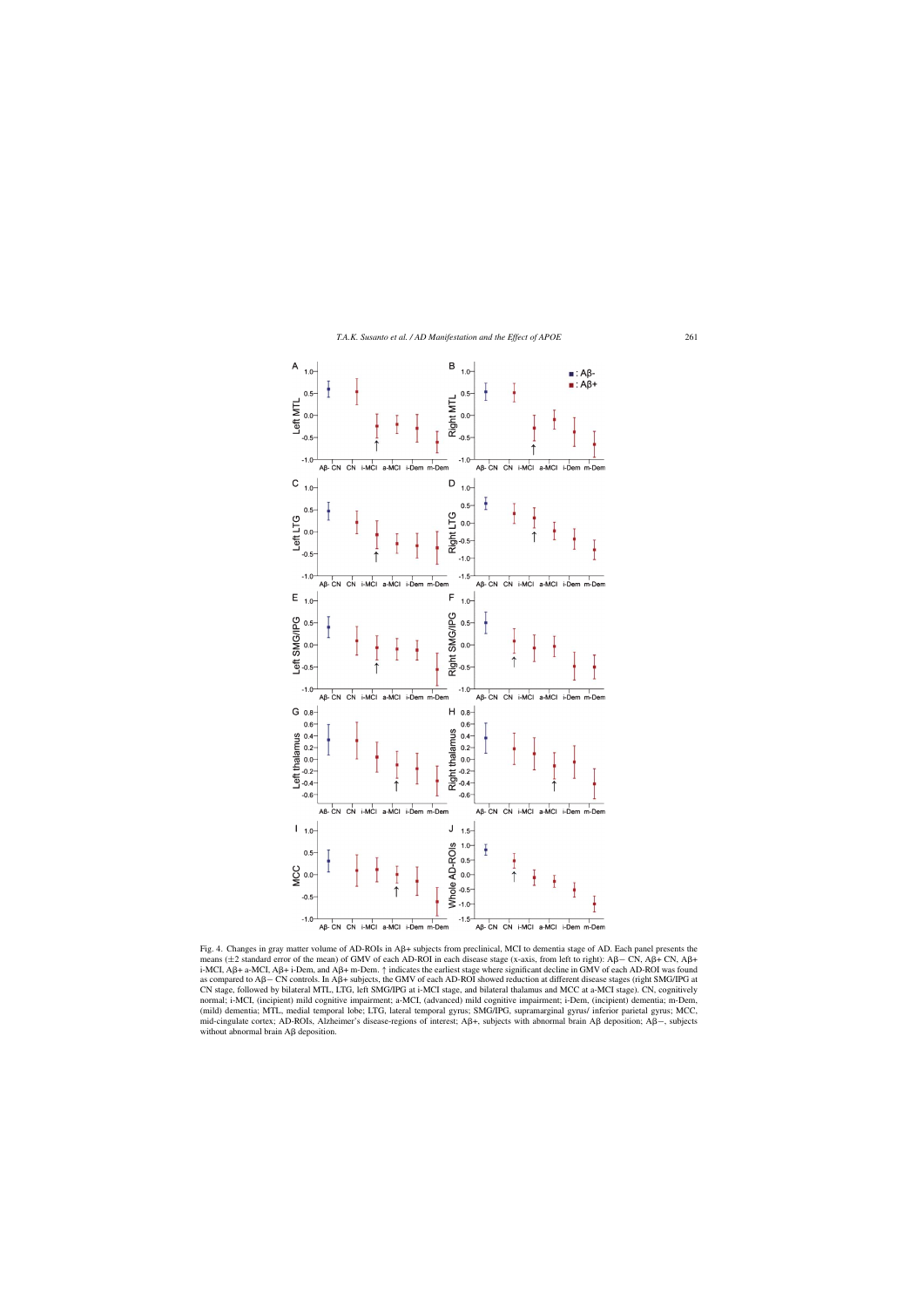to the classification, although GMV was not significant. The area under the receiver operating characteristic (ROC) curve was  $0.781$  [ $p < 0.00001$ , 95% CI (0.661, 0.902)] indicating good accuracy.

In addition, the discrimination of  $37$  A $\beta$  – CN subjects and 41  $\text{A}\beta$ + CN subjects from the ADNI-2 database was similarly conducted to validate our predictor models. Without controlling for the scanner sequence, the EF/PS score  $(p=0.018)$ , the GMV of right SMG/IPG of the AD-ROIs  $(p=0.039)$ , and the APOE  $\varepsilon$ 4 carrier status ( $p$  = 0.03) were all significant predictors in distinguishing the  $\mathbf{A}\mathbf{B}$ + and  $\mathbf{A}\mathbf{B}$ - CN group. When the scanner sequence was included, the EF/PS score ( $p = 0.025$ ) and the APOE  $\varepsilon$ 4 carrier status ( $p = 0.003$ ) remained significant, but the GMV of the right SMG/IPG only showed a trend  $(p=0.136)$ . ROC curve analysis indicated that the model classified CSF  $\mathbf{A}\mathbf{\beta}_{1-42}$  groups significantly better than chance [AUC = 0.747, *p* < 0.001, 95% CI (0.638, 0.855)]. The exponent of b coefficient value revealed that the odds of A $\beta$ + classification at the CN stage were 2.04 (95%) confidence interval (CI): 1.13–3.70) times higher for every point decrease in the EF/PS score, 2.56 (95% CI: 1.03–3.25) times higher for every point decrease in the GMV of the right SMG/IPG and 14.08 (95% CI: 2.49–79.6) times higher for an APOE  $\varepsilon$ 4 carrier.

# *APOE genotype modulated disease effects in A*β*+ subjects*

In all of the comparisons, there was no significant difference in age, MMSE, and CDR-SOB between carriers and non-carriers (Table 3).

Regarding the CSF biomarkers, the CSF  $\mathbf{A}\mathbf{\beta}_{1-42}$  values were significantly lower in the CN carrier groups  $(p=0.009)$ , MCI carrier groups  $(p=0.029)$ , dementia carrier groups  $(p=0.034)$ , and the combined MCI and dementia groups  $(p=0.0026)$ . CSF t-tau and ptau values did not differ significantly between carriers and non-carriers among the CN, MCI, and the combined MCI and dementia groups. Among the dementia groups, CSF t-tau level was higher in the non-carrier group  $(p = 0.023)$  and CSF p-tau level did not significantly differ.

There was no difference in the GMV among the CN groups. Among the MCI groups, the carrier group had more severe MTLs atrophy  $(p=0.068$  for left MTL,  $p = 0.009$  for right MTL, and  $p = 0.017$  for both MTLs). Among the dementia groups, the carrier group had more severe MTLs and thalamic atrophy  $(p=0.001)$ for left MTL,  $p = 0.001$  for right MTL,  $p = 0.0004$  for both MTLs,  $p = 0.045$  for left thalamus, and  $p = 0.025$  for right thalamus). Among the combined MCI and dementia groups, the carrier group had more severe MTLs and right thalamic atrophy (*p* = 0.00025 for left MTL, *p* = 0.000005 for right MTL, *p* = 0.000008 for both MTLs, and  $p = 0.047$  for right thalamus).

With respect to cognitive scores, there was no significant difference among the CN groups. Among the MCI groups, the carrier group had better EF/PS  $(p=0.000028)$  score with no significant memory difference. Similarly, among the dementia groups, the carrier group had better EF/PS  $(p=0.034)$  score with no memory significant memory difference (Table 4). In the combined MCI and dementia groups, the carriers had better EF/PS (*p* = 0.00016) score. However, memory performance was lower in the carrier group with borderline significance  $(p = 0.053)$ .

### **DISCUSSION**

In this study, we found that (1) atrophy of the right SMG/IPG was accompanied with EF/PS decline in the  $CN$  A $\beta$ + elderly but in an absence of MTL atrophy and memory decline; (2) once the disease reached the a-MCI stage, there was a decline in all the measured cognitive domains and the GMV of all AD-ROIs; and (3) a more severe MTL atrophy (with possible lower memory performance) and higher EF/PS functioning was found in the A $\beta$ + elderly APOE  $\varepsilon$ 4 carriers compared to non-carriers during the MCI and dementia stages.

# *Trajectories of the AD CSF biomarkers, cognitive decline, and cortical regional atrophy*

Trajectories of the CSF biomarkers across disease stages in the  $\mathbf{A}\mathbf{B}$ + groups were clearly distinct from the  $A\beta$  groups, with the rise of CSF tau and p-tau level only seen in the  $A\beta$ + groups. This finding favored the concept of abnormal  $\overrightarrow{AB}$  deposition as a prequel for tauopathy in AD. We also found that the CSF  $\text{AB}_{1-42}$ level reached a plateau early during the preclinical stage, while CSF tau and p-tau level rose during the pre-dementia stages and during the dementia stage, consistent with the extant literature [33].

By the a-MCI stage, all five cognitive domains were impaired and all the regions of AD-ROIs showed atrophy. This finding is consistent with the current evidence in the literature [34] and serves to emphasize that multi-domain cognitive decline and multiple regional atrophy are common findings even in the pre-dementia stage.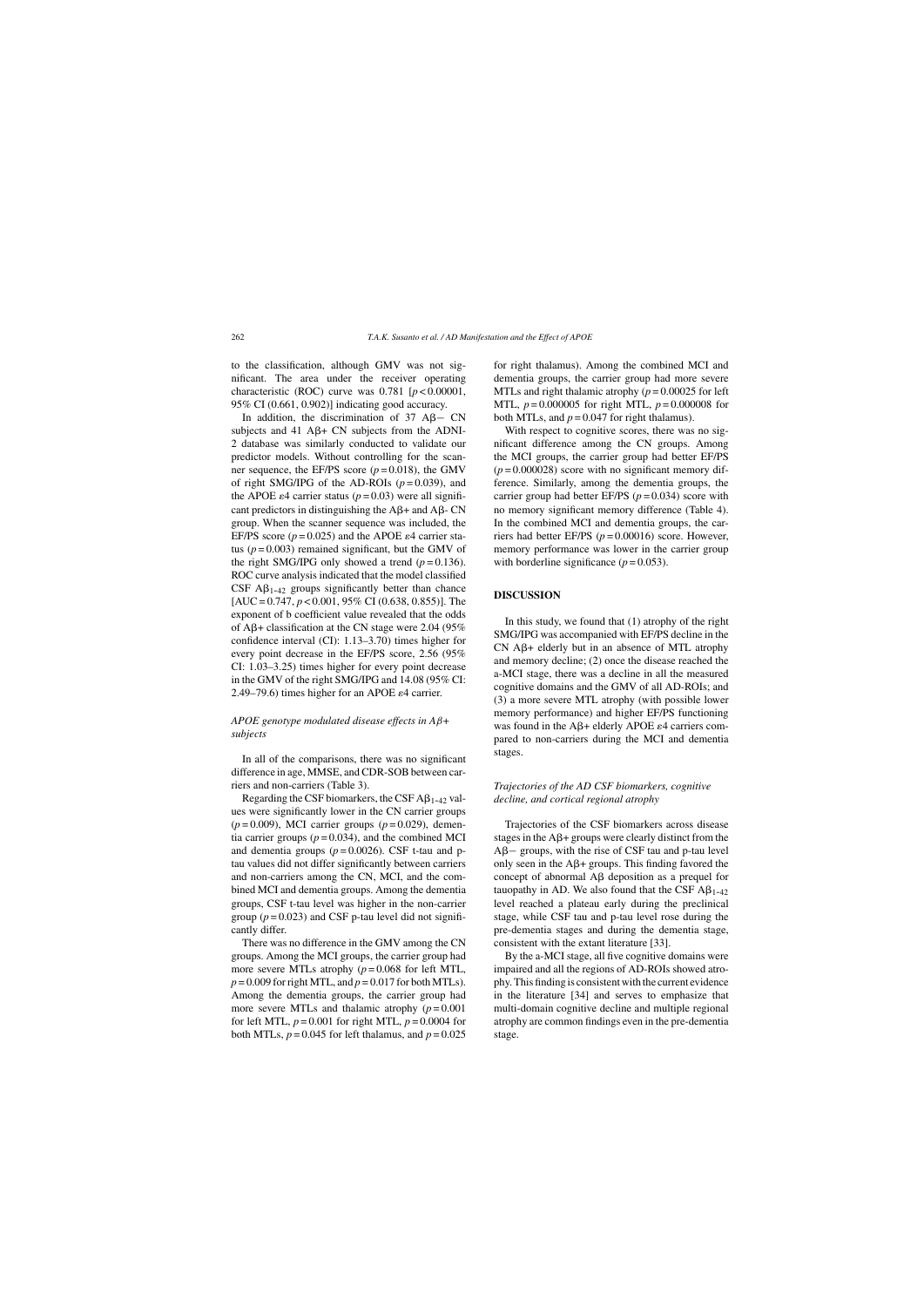|                               |           |                                                                             | Cognitively normal                                                                                                                                                                                                                                                                                                                                                                                                                                                                                                                                                                                                                                                                                                                    |                    | MCI                  |                    | Dementia               |                   | Combined MCI and dementia |
|-------------------------------|-----------|-----------------------------------------------------------------------------|---------------------------------------------------------------------------------------------------------------------------------------------------------------------------------------------------------------------------------------------------------------------------------------------------------------------------------------------------------------------------------------------------------------------------------------------------------------------------------------------------------------------------------------------------------------------------------------------------------------------------------------------------------------------------------------------------------------------------------------|--------------------|----------------------|--------------------|------------------------|-------------------|---------------------------|
|                               |           | Carrier $(n = 19)$                                                          | Non-carrier $(n=18)$                                                                                                                                                                                                                                                                                                                                                                                                                                                                                                                                                                                                                                                                                                                  | Carrier $(n = 80)$ | Non-carrier $(n=38)$ | Carrier $(n = 59)$ | Non-carrier $(n = 17)$ | Carrier $(n=139)$ | Non-carrier $(n=55)$      |
| Age, y                        |           | 76.7 (5.8)                                                                  | 75.4(4.0)                                                                                                                                                                                                                                                                                                                                                                                                                                                                                                                                                                                                                                                                                                                             | 74.2 (6.6)         | 74.8 (8.6)           | 74.0 (7.5)         | 73.7 (9.5)             | 74.1 (7.0)        | 74.5 (8.8)                |
| <b>MMSE</b>                   |           | 29.0 (0.9)                                                                  | 29.3(1.0)                                                                                                                                                                                                                                                                                                                                                                                                                                                                                                                                                                                                                                                                                                                             | 26.9 (1.7)         | 26.6 (1.8)           | 23.5 (2.0)         | 23.2(1.7)              | 25.5(2.5)         | 25.6 (2.4)                |
| CDR-SOB                       |           | 0.00(0.0)                                                                   |                                                                                                                                                                                                                                                                                                                                                                                                                                                                                                                                                                                                                                                                                                                                       | 1.58 (0.8)         | 1.70 (1.0)           | 4.37 (1.6)         | 3.88(1.5)              | 2.77 (1.9)        | 2.37 (1.6)                |
| $\text{CSF}$ A $\beta_{1-42}$ |           | (31.8(26.0)                                                                 | $\frac{0.03(0.1)}{154.2(22.5)**}$                                                                                                                                                                                                                                                                                                                                                                                                                                                                                                                                                                                                                                                                                                     | (30.1(22.9))       | $(40.9 (28.1)^*$     | (30.2 (26.8))      | $145.7(22.6)$ *        | (30.1(24.5)       | $(42.3 (26.4)$ ***        |
| $CSF t-tau$                   |           | 83.1 (44.5)                                                                 | 74.1 (31.1)                                                                                                                                                                                                                                                                                                                                                                                                                                                                                                                                                                                                                                                                                                                           | (22.2(69.9))       | 98.7 (54.1)          | (14.5 (52.1)       | $149.1(61.9)$ *        | (18.9(62.9)       | 114.3(60.8)               |
| $CSF$ p-tau<br>GMV            |           | 35.1 (23.0)                                                                 | 28.4 (17.5)                                                                                                                                                                                                                                                                                                                                                                                                                                                                                                                                                                                                                                                                                                                           | 43.1 (18.3)        | 36.9 (17.0)          | 42.1 (19.9)        | 50.0 (20.8)            | 42.7 (18.9)       | 40.9 (19.0)               |
| MЩ                            |           | 1.55 (0.56)                                                                 | (5)<br>0.49(0.                                                                                                                                                                                                                                                                                                                                                                                                                                                                                                                                                                                                                                                                                                                        | $-0.35(0.79)$      | $0.19(1.09)^{**}$    | $-0.67(0.86)$      | $0.19(0.96)$ ***       | $-0.49(0.83)$     | $0.19(1.05)$ ***          |
|                               |           | 0.45(0.84)                                                                  | (50)<br>0.65(0)                                                                                                                                                                                                                                                                                                                                                                                                                                                                                                                                                                                                                                                                                                                       | $-0.34(0.77)$      | 0.01(1.05)           | $-0.59(0.83)$      | $0.18(0.89)$ ***       | $-0.45(0.80)$     | $0.06(1.00)$ ***          |
| ELG                           |           | $\frac{0.05(0.82)}{0.06(0.84)}$                                             | (84)<br>0.53(0)                                                                                                                                                                                                                                                                                                                                                                                                                                                                                                                                                                                                                                                                                                                       | $-0.07(1.04)$      | $-0.12(1.01)$        | $-0.52(0.87)$      | $-0.87(0.97)$          | $-0.26(0.99)$     | $-0.35(1.05)$             |
|                               |           |                                                                             | (01, 1)<br>0.40(0)                                                                                                                                                                                                                                                                                                                                                                                                                                                                                                                                                                                                                                                                                                                    | $-0.25(0.99)$      | $-0.10(0.96)$        | $-0.25(1.05)$      | $-0.57(0.87)$          | $-0.25(1.01)$     | $-0.25(0.95)$             |
| SMG/IPG                       | $\approx$ | $0.09(0.83)$<br>$0.10(0.98)$                                                | (06)<br>0.09(0.                                                                                                                                                                                                                                                                                                                                                                                                                                                                                                                                                                                                                                                                                                                       | 0.04(1.01)         | $-0.24(0.93)$        | $-0.43(0.86)$      | $-0.72(1.10)$          | $-0.16(0.97)$     | $-0.39(1.00)$             |
|                               |           |                                                                             | $\overline{0}$<br>0.09(1.                                                                                                                                                                                                                                                                                                                                                                                                                                                                                                                                                                                                                                                                                                             | $-0.01(0.95)$      | $-0.22(1.03)$        | $-0.32(0.96)$      | $-0.26(0.91)$          | $-0.14(0.96)$     | $-0.23(0.98)$             |
| Thalamus                      | ≃         | $\begin{array}{c} 0.30\,(0.90) \\ 0.39\,(0.95) \\ 0.28\,(1.13) \end{array}$ | $\overline{171}$<br>0.04(0.                                                                                                                                                                                                                                                                                                                                                                                                                                                                                                                                                                                                                                                                                                           | $-0.08(0.93)$      | 0.06(1.00)           | $-0.34(0.79)$      | $0.19(1.00)$ *         | $-0.19(0.88)$     | $0.10(0.99)$ *            |
|                               |           |                                                                             | .96<br>$0.240$<br>-0.12 (1                                                                                                                                                                                                                                                                                                                                                                                                                                                                                                                                                                                                                                                                                                            | $-0.07(0.93)$      | 0.01(0.97)           | $-0.36(0.81)$      | $0.08(0.74)$ *         | $-0.19(0.89)$     | 0.03(0.90)                |
| <b>MCC</b>                    |           |                                                                             | $\widetilde{\mathrm{SO}}$                                                                                                                                                                                                                                                                                                                                                                                                                                                                                                                                                                                                                                                                                                             | 0.00(0.80)         | 0.11(0.97)           | $-0.31(1.01)$      | $-0.66(1.07)$          | $-0.14(0.91)$     | $-0.13(1.06)$             |
| Whole                         |           | 0.45(0.62)                                                                  | $\widetilde{90}$<br>0.51(0)                                                                                                                                                                                                                                                                                                                                                                                                                                                                                                                                                                                                                                                                                                           | $-0.24(0.79)$      | $-0.08(0.98)$        | $-0.78(0.83)$      | $-0.57(0.88)$          | $-0.47(0.85)$     | $-0.23(0.97)$             |
| Cognition                     |           |                                                                             |                                                                                                                                                                                                                                                                                                                                                                                                                                                                                                                                                                                                                                                                                                                                       |                    |                      |                    |                        |                   |                           |
| Memory                        |           | 0.85(0.46)                                                                  | (69)<br>0.98(0.                                                                                                                                                                                                                                                                                                                                                                                                                                                                                                                                                                                                                                                                                                                       | $-0.40(0.74)$      | $-0.16(0.78)$        | $-0.90(0.46)$      | $-0.78(0.92)$          | $-0.61(0.68)$     | $-0.35(0.87)a$            |
| <b>EF/PS</b>                  |           | 0.44(0.45)                                                                  | 0.58(0.71)                                                                                                                                                                                                                                                                                                                                                                                                                                                                                                                                                                                                                                                                                                                            | 0.08(0.73)         | $-0.65(0.95)$ ***    | $-0.79(1.03)$      | $-1.46(1.10)$ *        | $-0.26(0.96)$     | $-0.90(1.1)$ ***          |
| Visuospatial                  |           | 0.50(0.72)                                                                  | .58)<br>0.65(0)                                                                                                                                                                                                                                                                                                                                                                                                                                                                                                                                                                                                                                                                                                                       | $-0.13(0.97)$      | $-0.07(1.04)$        | $-0.59(1.23)$      | $-0.89(0.83)$          | $-0.33(1.1)$      | $-0.32(1.0)$              |
| Language                      |           | $0.49(0.71)$<br>$0.09(1.04)$                                                | 0.79(0.69)                                                                                                                                                                                                                                                                                                                                                                                                                                                                                                                                                                                                                                                                                                                            | $-0.10(0.92)$      | $-0.29(0.94)$        | $-0.63(0.92)$      | $-1.13(1.09)$          | $-0.32(0.96)$     | $-0.55(1.0)$              |
| Attention                     |           |                                                                             | 1.13<br>0.37(1)                                                                                                                                                                                                                                                                                                                                                                                                                                                                                                                                                                                                                                                                                                                       | 0.00(0.90)         | 0.09(1.07)           | $-0.39(0.84)$      | $-0.84(0.91)$          | $-0.16(0.89)$     | $-0.20(1.1)$              |
|                               |           |                                                                             | Each cell presents the mean (standard deviation) of each measure for all Aß+ subjects within each group. *, ***, and *** denote significant difference of measurements between Aß+ APOE e4<br>carrier and Aß+ non-carriers within each disease stage. Aß+, subjects with abnormal CSF Aß deposition; GMV, grey matter volume; MCI, mild cognitive impairment; MMSE, Mini-Mental<br>State Examination; CDR-SOB, Clinical Dementia Rating Sum of Boxes; EF/PS, executive function/ processing speed; MTL, medial temporal lobe; LTG, lateral temporal gyrus; SMG/IPG,<br>supramarginal gyrus/ inferior parietal gyrus; MCC, mid-cingulate cortex; L, left; R, right. ${}^4p=0.053$ ; ${}^*p<0.05$ ; ${}^{**}p<0.01$ ; ${}^{***}p<0.005$ |                    |                      |                    |                        |                   |                           |
|                               |           |                                                                             |                                                                                                                                                                                                                                                                                                                                                                                                                                                                                                                                                                                                                                                                                                                                       |                    |                      |                    |                        |                   |                           |

Table 3<br>Comparison of APOE e4 carrier versus non-carrier in subjects with abnormal CSF AB level Comparison of APOE  $\varepsilon$ 4 carrier versus non-carrier in subjects with abnormal CSF A level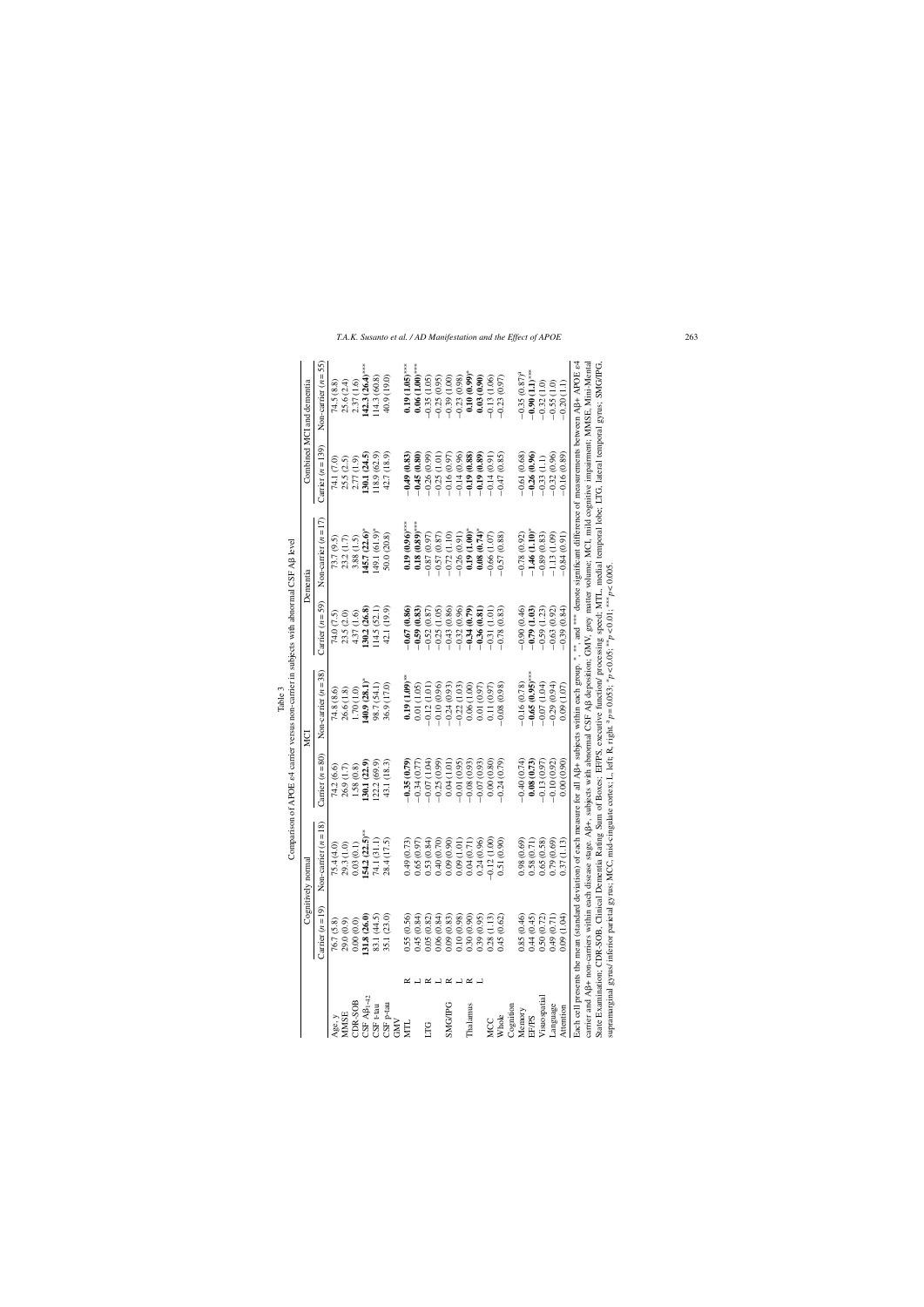Table 4 Cognitive performance comparison between APOE  $\varepsilon$ 4 carriers and non-carriers in A $\beta$ + subjects. Individual neuropsychological tests in memory and executive functions/ processing speed (EF/PS) were compared using two-sample t-test between APOE  $\varepsilon$ 4 carrier and non-carrier in MCI, dementia, and combined MCI/ dementia groups. The tests (*p*-value) were listed under the groups that performed significantly better than their

|               |                                                                                                             |                                     | counterpart       |             |                                                                                                            |                                                                            |
|---------------|-------------------------------------------------------------------------------------------------------------|-------------------------------------|-------------------|-------------|------------------------------------------------------------------------------------------------------------|----------------------------------------------------------------------------|
|               | <b>MCI</b>                                                                                                  |                                     | Dementia          |             | MCI & Dementia                                                                                             |                                                                            |
|               | Carrier                                                                                                     | Non-carrier                         | Carrier           | Non-carrier | Carrier                                                                                                    | Non-carrier                                                                |
| Memory domain |                                                                                                             | ADAS-<br>recognition<br>$(p=0.036)$ |                   |             |                                                                                                            | <b>AVLT</b> 30 minutes<br>delay $(p = 0.023)$ ;                            |
|               |                                                                                                             |                                     |                   |             |                                                                                                            | ADAS delayed recall<br>$(p = 0.045)$ ; ADAS<br>recognition ( $p = 0.048$ ) |
| EF/PS domain  | Digital symbol<br>substitution ( $p < 0.001$ );<br>TMT-A $(p=0.001)$ ;<br>ADAS number cancel<br>$(p=0.006)$ | $\qquad \qquad -$                   | TMT-A $(p=0.022)$ |             | Digital symbol<br>substitution<br>$(p=0.002)$ ; TMT-A<br>$(p=0.001)$ ; ADAS number<br>cancel $(p = 0.014)$ |                                                                            |

# *Preclinical AD subjects had atrophy in the right SMG/IPG and lower EF/PS performance*

In the preclinical stage  $(AB+ CN)$  group), decline in EF/PS and right SMG/IPG atrophy were already present while memory and MTLs were still preserved at this stage. The finding of the decline in EF/PS is consistent with the longitudinal study conducted by Johnson and colleagues with 444 subjects [35]. They found the decline in visuospatial ability to be the earliest disease manifestation in preclinical AD before the decline of memory. They measured 'visuospatial' ability using the Block Design and Digit Symbol subtests from the Wechsler Adult Intelligence Scale, TMT A, and Form D (copy) of the Benton Visual Retention Scale, which partially overlapped with our ES/PS measures.

The right SMG/IPG AD-ROI corresponds spatially with the proposed epicenter of AD, which we previously hypothesized to be the possible initial site of disease manifestation [26]. The hub-like nature of the right SMG/IPG, in other words, having large number of connections to other brain regions, might produce activity-dependent 'wear and tear' or increase amyloid production that heightens its early vulnerability to amyloid deposition [36]. Previous histopathological studies of cognitively normal elderly with CDR of 0 [3, 37] showed that the neocortical histopathology of the  $A\beta$ + CN group is likely to consist of amyloid plaques of the diffuse or neuritic type but with an insignificant amount of neocortical neurofibrillary tangles (NFTs). There are numerous studies describing various neurotoxic effects of  $\overrightarrow{AB}$  in various forms [38]. A recent fMRI study also found disruptions in the brain default mode network in cognitively normal

subjects with brain  $\overrightarrow{AB}$  deposits [39]. All of these were suggestive of a causal association between neocortical A<sub>B</sub> deposition with neurodegeneration and cognitive decline in pre-clinical AD. A recent review on clinical pathologic correlation (CPC) studies [40] reported that most CPC studies found a significant correlation between antemortem cognitive impairment and neocortical  $\overrightarrow{AB}$  plaques as well as neocortical NFTs, in the absence of other diseases that could affect cognitive status. In the more advanced stages of the AD, the neuroanatomic distribution of NFTs correlate with locations of neuronal death and with the cognitive domains affected. It is well established that the degree of cognitive impairment was associated with the severity of neocortical NFT pathology in dementia stage of AD. That neurodegeneration and cognitive decline could occur in relative absence of NFTs importantly raises the possibility of an *in vivo* amyloid neurotoxic pathway independent of NFT formation that is significant in the pre-dementia stage of the disease. A recent longitudinal analysis of preclinical AD subjects further found accelerated neocortical degeneration in the preclinical stage of AD [41], which is consistent with our findings.

Using logistic regression modeling, EF/PS score and APOE carrier status were shown to be significant variables in the classification of  $A\beta$ + deposits in cognitively normal elderly in the ADNI-1 cohort. More importantly, results from the ADNI-2 cohort further validated the model and possibly indicated the right SMG/IPG GMV as a significant predictor. The use of the EF/PS measure, APOE genotyping, and GMV of the right SMG/IPG of AD-ROIs has the potential to be a relatively non-invasive screening tool for individual at risk of future AD dementia.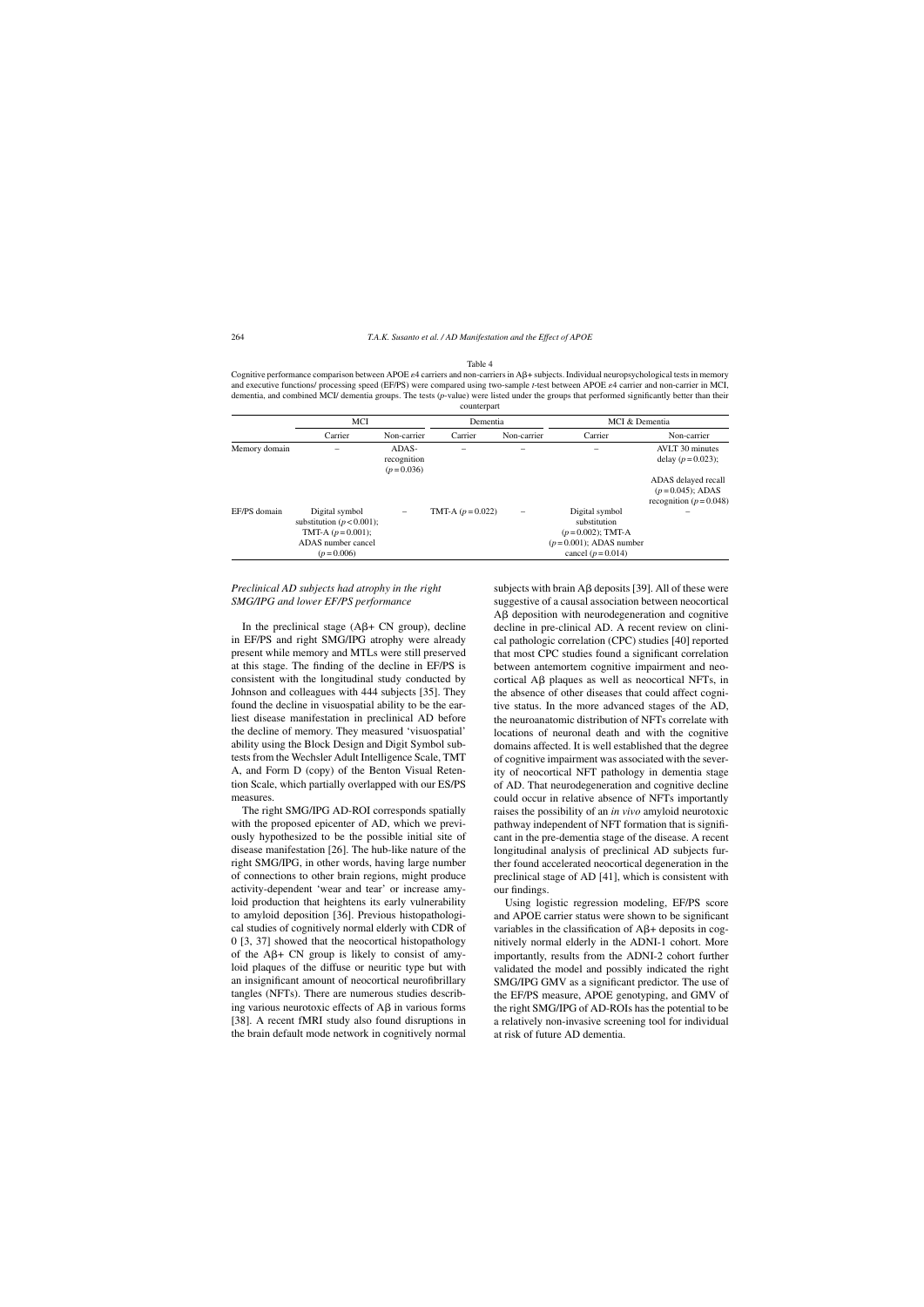# $A\beta$ + APOE ε4 carriers had more severe MTL *atrophy*

Apart from  $\overrightarrow{AB}$  deposition, APOE is also involved in NFTs formation, neuronal repair, synaptogenesis [42–44], and the cholinergic transmitter system [45, 46]. Therefore, evidence for APOE as a modulator of AD manifestation should not be entirely unexpected. Differences in cognitive abilities and the GMV of APOE  $\varepsilon$ 4 carriers and non-carriers were evident in the MCI and dementia stages but not in the CN stage of AD. We found a greater atrophy in MTLs of the APOE -4 carriers. Several other cross-sectional studies have replicated the finding of greater MTL atrophy in  $\varepsilon$ 4 carriers AD dementia subjects [16, 17, 47]. A longitudinal study conducted by Mori and colleagues has also found greater hippocampal atrophy rate in  $\varepsilon$ 4 carriers of the AD dementia subjects [18]. Lower memory performance in the carrier groups became borderline significant only when we increased the power of our analysis by combining the MCI and dementia groups, suggesting a low effect size. This finding is consistent with the findings from other studies [17, 48] as well as the finding of a greater MTL atrophy. The preferential vulnerability of APOE  $\varepsilon$ 4 carriers to MTL atrophy and memory decline might be related to the fact that APOE  $\varepsilon$ 4 carriers have lesser capacity for synaptogenesis, associated with memory processing in the hippocampus [44].

# *A*β*+ APOE* -*4 carriers had higher EF/PS performance*

Interestingly, we found a higher EF/PS performance in our carrier groups. Similar findings from other studies were still relatively few [20, 21] and limited to the analysis of AD dementia. We extended these findings to the MCI stage of the disease in the present study, although possible explanations are limited as we did not find a greater atrophy in non-carrier groups. Another study found a greater frontal lobe volume in carriers [16], which is in concordance with the finding of a lesser amyloid deposits burden as measured by [11C] PIB binding in the frontal lobe of carriers [49]. Hence, one might infer that relatively lesser neuronal damage in that region in the carriers may be the underlying explanation for better EF/PS.

Another potential explanation is the temporarily altered intra- and inter-functional connectivity of the specific networks in the brain at the CN stage. A recent resting-state functional MRI study by Machulda and colleagues compared the functional connectivity within the default mode network (DMN) and salience network (SN) in CN subjects with and without APOE -4. They found that the connectivity of DMN was weaker while the connectivity of SN was enhanced in APOE  $\varepsilon$ 4 carriers when compared to non-carriers [50]. The DMN is anti-correlated with the SN in terms of their BOLD signal over time [51] and the reduction of connectivity in one might lead to the enhancement of the other as part of a reciprocal network mechanism in the AD pathophysiology process [31, 52, 53]. It is possible that in our subjects, the DMN connectivity was relatively weaker in carriers than non-carriers, which led to the relative enhancement of SN connectivity. SN has been found to function as a filter for salient stimuli and act as a switch between DMN and other task-positive networks, for example the central executive network, when faced with goal-directed external stimuli [54]. Consistent with prior evidence, our findings might suggest a temporary protection or even an enhancement of the frontal network facilitating executive functioning in CN subjects with APOE  $\varepsilon$ 4.

# **CONCLUSIONS**

In summary, emphasizing on the pre-clinical and pre-dementia disease stages, we characterized the cross-sectional trajectories of the cognitive measures and major AD biomarkers together with APOE modulation. We demonstrated the possibility of classifying CN subjects into CN subjects with and without CSF AD signature using genotype, brain atrophy, and cognitive measures. Capturing AD progression based on disease stages has an inherent advantage over capturing the progression along time-to-dementia in applicability, as patients can be diagnosed into a certain disease stage even with an unknown time to dementia.

Future longitudinal studies are needed to characterize within-subject trajectories of these AD-related biomarkers and cognitive measures and the specific modulation effect of APOE to evaluate the potential clinical applicability of these measurements for individuals. Future studies on the association between atrophy and amyloid burden using amyloid imaging in the pre-dementia stage of AD would be helpful to characterize region-specific pathophysiological disease progress. Network connectivity analysis of the brain would be a valuable addition to further explain the relationship between disease pathology and disease manifestation in structural changes and cognitive deficits. Impairments in connectivity might occur before brain atrophy becomes apparent and would be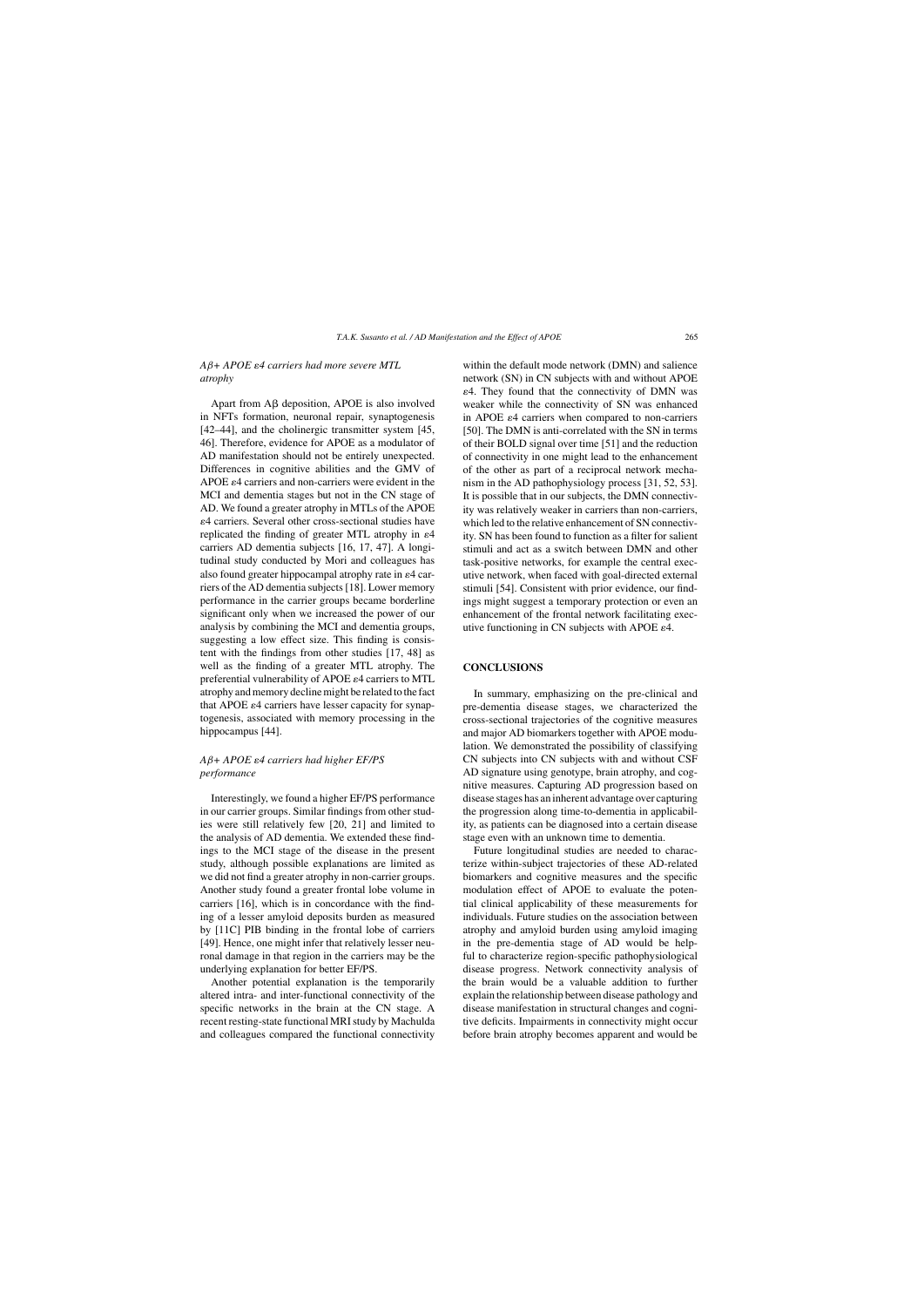worth exploring in future studies as a potential early biomarker.

# **ACKNOWLEDGMENTS**

This research was supported by Biomedical Research Council, Singapore (13/1/96/19/687) and Duke-NUS Graduate Medical School, Singapore.

Authors' disclosures available online (http://jalz.com/manuscript-disclosures/14-2451r1).

Data collection and sharing for this project was funded by the Alzheimer's Disease Neuroimaging Initiative (ADNI) (National Institutes of Health Grant U01 AG024904) and DOD ADNI (Department of Defense award number W81XWH-12-2-0012). ADNI is funded by the National Institute on Aging, the National Institute of Biomedical Imaging and Bioengineering, and through generous contributions from the following: Alzheimer's Association; Alzheimer's Drug Discovery Foundation; BioClinica, Inc.; Biogen Idec Inc.; Bristol-Myers Squibb Company; Eisai Inc.; Elan Pharmaceuticals, Inc.; Eli Lilly and Company; F. Hoffmann-La Roche Ltd and its affiliated company Genentech, Inc.; GE Healthcare; Innogenetics, N.V.; IXICO Ltd.; Janssen Alzheimer Immunotherapy Research & Development, LLC.; Johnson & Johnson Pharmaceutical Research & Development LLC.; Medpace, Inc.; Merck & Co., Inc.; Meso Scale Diagnostics, LLC.; NeuroRx Research; Novartis Pharmaceuticals Corporation; Pfizer Inc.; Piramal Imaging; Servier; Synarc Inc.; and Takeda Pharmaceutical Company. The Canadian Institutes of Health Research is providing funds to support ADNI clinical sites in Canada. Private sector contributions are facilitated by the Foundation for the National Institutes of Health [\(http://www.fnih.org](http://www.fnih.org)). The grantee organization is the Northern California Institute for Research and Education, and the study is coordinated by the Alzheimer's Disease Cooperative Study at the University of California, San Diego. ADNI data are disseminated by the Laboratory for Neuro Imaging at the University of Southern California.

## **REFERENCES**

- [1] Dubois B, Feldman HH, Jacova C, Dekosky ST, Barberger-Gateau P, Cummings J, Delacourte A, Galasko D, Gauthier S, Jicha G, Meguro K, O'Brien J, Pasquier F, Robert P, Rossor M, Salloway S, Stern Y, Visser PJ, Scheltens P (2007) Research criteria for the diagnosis of Alzheimer's disease: Revising the NINCDS-ADRDA criteria. *Lancet Neurol* **6**, 734-746.
- [2] Sperling RA, Aisen PS, Beckett LA, Bennett DA, Craft S, Fagan AM, Iwatsubo T, Jack CR, Kaye J, Montine TJ, Park

DC, Reiman EM, Rowe CC, Siemers E, Stern Y, Yaffe K, Carrillo MC, Thies B, Morrison-Bogorad M, Wagster MV, Phelps CH (2011) Toward defining the preclinical stages of Alzheimer's disease: Recommendations from the National Institute on Aging-Alzheimer's Association workgroups on diagnostic guidelines for Alzheimer's disease. *Alzheimers Dement* **7**, 280-292.

- [3] Price JL, Morris JC (1999) Tangles and plaques in nondemented aging and "preclinical" Alzheimer's disease. *Ann Neurol* **45**, 358-368.
- [\[4\] Villemagne VL, Burnham S, Bourgeat P](http://j-alz.com/manuscript-disclosures/14-2451r1), Brown B, Ellis KA, Salvado O, Szoeke C, Macaulay SL, Martins R, Maruff P, Ames D, Rowe CC, Masters CL (2013) Amyloid  $\beta$  deposition, neurodegeneration, and cognitive decline in sporadic Alzheimer's disease: A prospective cohort study. *Lancet Neurol* **12**, 357-367.
- [5] Mullard A (2012) Sting of Alzheimer's failures offset by upcoming prevention trials. *Nat Rev Drug Discov* **11**, 657- 660.
- [6] Twamley EW, Legendre Ropacki SA, Bondi MW (2006) Neuropsychological and neuroimaging changes in preclinical Alzheimer's disease. *J Int Neuropsychol Soc* **12**, 707-735.
- [7] Chen P, Ratcliff G, Belle SH, Cauley JA, DeKosky ST, Ganguli M (2001) Patterns of cognitive decline in presymptomatic Alzheimer disease: A prospective community study. *Arch Gen Psychiatry* **58**, 853-858.
- [8] Hulette CM, Welsh-Bohmer KA, Murray MG, Saunders AM, Mash DC, McIntyre LM (1998) Neuropathological and neuropsychological changes in "normal" aging: Evidence for preclinical Alzheimer disease in cognitively normal individuals. *J Neuropathol Exp Neurol* **57**, 1168-1174.
- [9] Rapp MA, Reischies FM (2005) Attention and executive control predict Alzheimer disease in late life: Results from the Berlin Aging Study (BASE). *Am J Geriatr Psychiatry* **13**, 134-141.
- [10] Ellis KA, Lim YY, Harrington K, Ames D, Bush AI, Darby D, Martins RN, Masters CL, Rowe CC, Savage G, Szoeke C, Villemagne VL, Maruff P (2013) Decline in cognitive function over 18 months in healthy older adults with high amyloid-beta. *J Alzheimers Dis* **34**, 861-871.
- [11] Goldman WP, Price JL, Storandt M, Grant EA, McKeel DW Jr., Rubin EH, Morris JC (2001) Absence of cognitive impairment or decline in preclinical Alzheimer's disease. *Neurology* **56**, 361-367.
- [12] Beach TG, Monsell SE, Phillips LE, Kukull W (2012) Accuracy of the clinical diagnosis of Alzheimer disease at National Institute on Aging Alzheimer Disease Centers, 2005-2010. *J Neuropathol Exp Neurol* **71**, 266-273.
- [13] Bunce D, Fratiglioni L, Small BJ, Winblad B, Backman L (2004) APOE and cognitive decline in preclinical Alzheimer disease and non-demented aging. *Neurology* **63**, 816-821.
- [14] Laukka EJ, Jones S, Small BJ, Fratiglioni L, Backman L (2004) Similar patterns of cognitive deficits in the preclinical phases of vascular dementia and Alzheimer's disease. *J Int Neuropsychol Soc* **10**, 382-391.
- [15] Corder EH, Saunders AM, Strittmatter WJ, Schmechel DE, Gaskell PC, Small GW, Roses AD, Haines JL, Pericak-Vance MA (1993) Gene dose of apolipoprotein E type 4 allele and the risk of Alzheimer's disease in late onset families. *Science* **261**, 921-923.
- [16] Geroldi C, Pihlajamaki M, Laakso MP, DeCarli C, Beltramello A, Bianchetti A, Soininen H, Trabucchi M, Frisoni GB (1999) APOE-epsilon4 is associated with less frontal and more medial temporal lobe atrophy in AD. *Neurology* **53**, 1825-1832.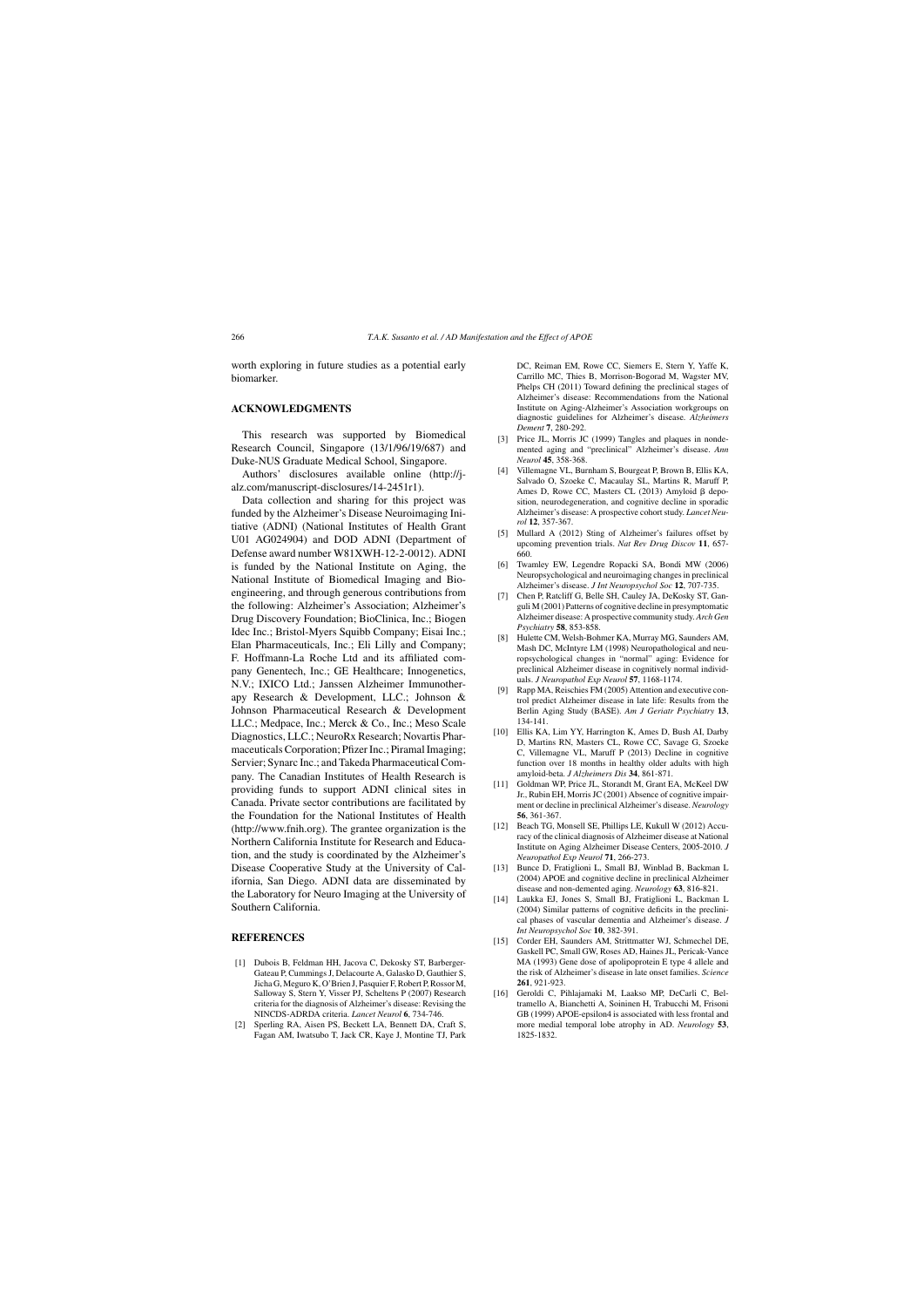- [17] Lehtovirta M, Laakso MP, Soininen H, Helisalmi S, Mannermaa A, Helkala EL, Partanen K, Ryynanen M, Vainio P, Hartikainen P, Riekkinen PJ Sr (1995) Volumes of hippocampus, amygdala and frontal lobe in Alzheimer patients with different apolipoprotein E genotypes. *Neuroscience* **67**, 65-72.
- [18] Mori E, Lee K, Yasuda M, Hashimoto M, Kazui H, Hirono N, Matsui M (2002) Accelerated hippocampal atrophy in Alzheimer's disease with apolipoprotein E epsilon4 allele. *Ann Neurol* **51**, 209-214.
- [19] Lehtovirta M, Soininen H, Helisalmi S, Mannermaa A, Helkala EL, Hartikainen P, Hanninen T, Ryynanen M, Riekkinen PJ (1996) Clinical and neuropsychological characteristics in familial and sporadic Alzheimer's disease: Relation to apolipoprotein E polymorphism. *Neurology* **46**, 413-419.
- [20] van der Vlies AE, Pijnenburg YA, Koene T, Klein M, Kok A, Scheltens P, van der Flier WM (2007) Cognitive impairment in Alzheimer's disease is modified by APOE genotype. *Dement Geriatr Cogn Disord* **24**, 98-103.
- [21] Wolk DA, Dickerson BC (2010) Apolipoprotein E (APOE) genotype has dissociable effects on memory and attentionalexecutive network function in Alzheimer's disease. *Proc Natl Acad SciUSA* **107**, 10256-10261.
- [22] Drzezga A, Grimmer T, Henriksen G, Muhlau M, Perneczky R, Miederer I, Praus C, Sorg C, Wohlschlager A, Riemenschneider M, Wester HJ, Foerstl H, Schwaiger M, Kurz A (2009) Effect of APOE genotype on amyloid plaque load and gray matter volume in Alzheimer disease. *Neurology* **72**, 1487-1494.
- [23] Agosta F, Vossel KA, Miller BL, Migliaccio R, Bonasera SJ, Filippi M, Boxer AL, Karydas A, Possin KL, Gorno-Tempini ML (2009) Apolipoprotein E epsilon4 is associated with disease-specific effects on brain atrophy in Alzheimer's disease and frontotemporal dementia. *Proc Natl Acad Sci USA* **106**, 2018-2022.
- [24] De Meyer G, Shapiro F, Vanderstichele H, Vanmechelen E, Engelborghs S, De Deyn PP, Coart E, Hansson O, Minthon L, Zetterberg H, Blennow K, Shaw L, Trojanowski JQ (2010) Diagnosis-independent Alzheimer disease biomarker signature in cognitively normal elderly people. *Arch Neurol* **67**, 949-956.
- [25] Palmqvist S, Zetterberg H, Blennow K, Vestberg S, Andreasson U, Brooks DJ, Owenius R, Hagerstrom D, Wollmer P, Minthon L, Hansson O (2014) Accuracy of brain amyloid detection in clinical practice using cerebrospinal fluid betaamyloid 42: A cross-validation study against amyloid positron emission tomography. *JAMA Neurol* **71**, 1282-1289.
- [26] Zhou J, Gennatas ED, Kramer JH, Miller BL, Seeley WW (2012) Predicting regional neurodegeneration from the healthy brain functional connectome. *Neuron* **73**, 1216-1227.
- [27] ADNI, Study Documents, Alzheimer's Disease Neuroimaging Initiative, [http://adni.loni.usc.edu/methods/documents/,](http://adni.loni.usc.edu/methods/documents/) Accessed 9 July 2013.
- [28] Petersen RC, Aisen PS, Beckett LA, Donohue MC, Gamst AC, Harvey DJ, Jack CR, Jagust WJ, Shaw LM, Toga AW, Trojanowski JQ, Weiner MW (2010) Alzheimer's Disease Neuroimaging Initiative (ADNI): Clinical characterization. *Neurology* **74**, 201-209.
- [29] Gomar JJ, Bobes-Bascaran MT, Conejero-Goldberg C, Davies P, Goldberg TE (2011) Utility of combinations of biomarkers, cognitive markers, and risk factors to predict conversion from mild cognitive impairment to Alzheimer disease in patients in the Alzheimer's disease neuroimaging initiative. *Arch Gen Psychiatry* **68**, 961-969.
- [30] Park LQ, Gross AL, McLaren DG, Pa J, Johnson JK, Mitchell M, Manly JJ (2012) Confirmatory factor analysis of the ADNI Neuropsychological Battery. *Brain Imaging Behav* **6**, 528- 539.
- [31] Zhou J, Greicius MD, Gennatas ED, Growdon ME, Jang JY, Rabinovici GD, Kramer JH, Weiner M, Miller BL, Seeley WW (2010) Divergent network connectivity changes in behavioural variant frontotemporal dementia and Alzheimer's disease. *Brain* **133**, 1352-1367.
- [32] Bjerke M, Portelius E, Minthon L, Wallin A, Anckarsater H, Anckarsater R, Andreasen N, Zetterberg H, Andreasson U, Blennow K (2010) Confounding factors influencing amyloid Beta concentration in cerebrospinal fluid.*Int J Alzheimers Dis* **(2010)**, pii: 986310.
- [33] Buchhave P, Minthon L, Zetterberg H, Wallin AK, Blennow K, Hansson O (2012) Cerebrospinal fluid levels of betaamyloid 1-42, but not of tau, are fully changed already 5 to 10 years before the onset of Alzheimer dementia. *Arch Gen Psychiatry* **69**, 98-106.
- [34] Backman L, Jones S, Berger AK, Laukka EJ, Small BJ (2004) Multiple cognitive deficits during the transition to Alzheimer's disease. *J Intern Med* **256**, 195-204.
- [35] Johnson DK, Storandt M, Morris JC, Galvin JE (2009) Longitudinal study of the transition from healthy aging to alzheimer disease. *Arch Neurol* **66**, 1254.
- [36] Buckner RL, Sepulcre J, Talukdar T, Krienen FM, Liu H, Hedden T, Andrews-Hanna JR, Sperling RA, Johnson KA (2009) Cortical hubs revealed by intrinsic functional connectivity: Mapping, assessment of stability, and relation to Alzheimer's disease. *J Neurosci* **29**, 1860-1873.
- [37] Braak H, Braak E, Bohl J (1993) Staging of Alzheimer-related cortical destruction. *Eur Neurol* **33**, 403-408.
- [38] Ono K, Condron MM, Teplow DB (2009) Structureneurotoxicity relationships of amyloid beta-protein oligomers. *Proc Natl Acad SciUSA* **106**, 14745-14750.
- [39] Sheline YI, Raichle ME, Snyder AZ, Morris JC, Head D, Wang S, Mintun MA (2010) Amyloid plaques disrupt resting state default mode network connectivity in cognitively normal elderly. *Biol Psychiatry* **67**, 584-587.
- [40] Nelson PT, Alafuzoff I, Bigio EH, Bouras C, Braak H, Cairns NJ, Castellani RJ, Crain BJ, Davies P, Del Tredici K, Duyckaerts C, Frosch MP, Haroutunian V, Hof PR, Hulette CM, Hyman BT, Iwatsubo T, Jellinger KA, Jicha GA, Kovari E, Kukull WA, Leverenz JB, Love S, Mackenzie IR, Mann DM, Masliah E, McKee AC, Montine TJ, Morris JC, Schneider JA, Sonnen JA, Thal DR, Trojanowski JQ, Troncoso JC, Wisniewski T, Woltjer RL, Beach TG (2012) Correlation of Alzheimer disease neuropathologic changes with cognitive status: A review of the literature. *J Neuropathol Exp Neurol* **71**, 362-381.
- [41] Mattsson N, Insel PS, Nosheny R, Tosun D, Trojanowski JQ, Shaw LM, Jack CR Jr, Donohue MC, Weiner MW (2014) Emerging beta-amyloid pathology and accelerated cortical atrophy. *JAMA Neurol* **71**, 725-734.
- [42] Mahley RW, Rall SC Jr (2000) Apolipoprotein E: Far more than a lipid transport protein. *Annu Rev Genomics Hum Genet* **1**, 507-537.
- [43] Raber J, Huang Y, Ashford JW (2004) ApoE genotype accounts for the vast majority of AD risk and AD pathology. *Neurobiol Aging* **25**, 641-650.
- [44] Soininen HS, Riekkinen PJ Sr (1996) Apolipoprotein E, memory and Alzheimer's disease. *Trends Neurosci* **19**, 224-228.
- [45] Krzywkowski P, Ghribi O, Gagne J, Chabot C, Kar S, Rochford J, Massicotte G, Poirier J (1999) Cholinergic